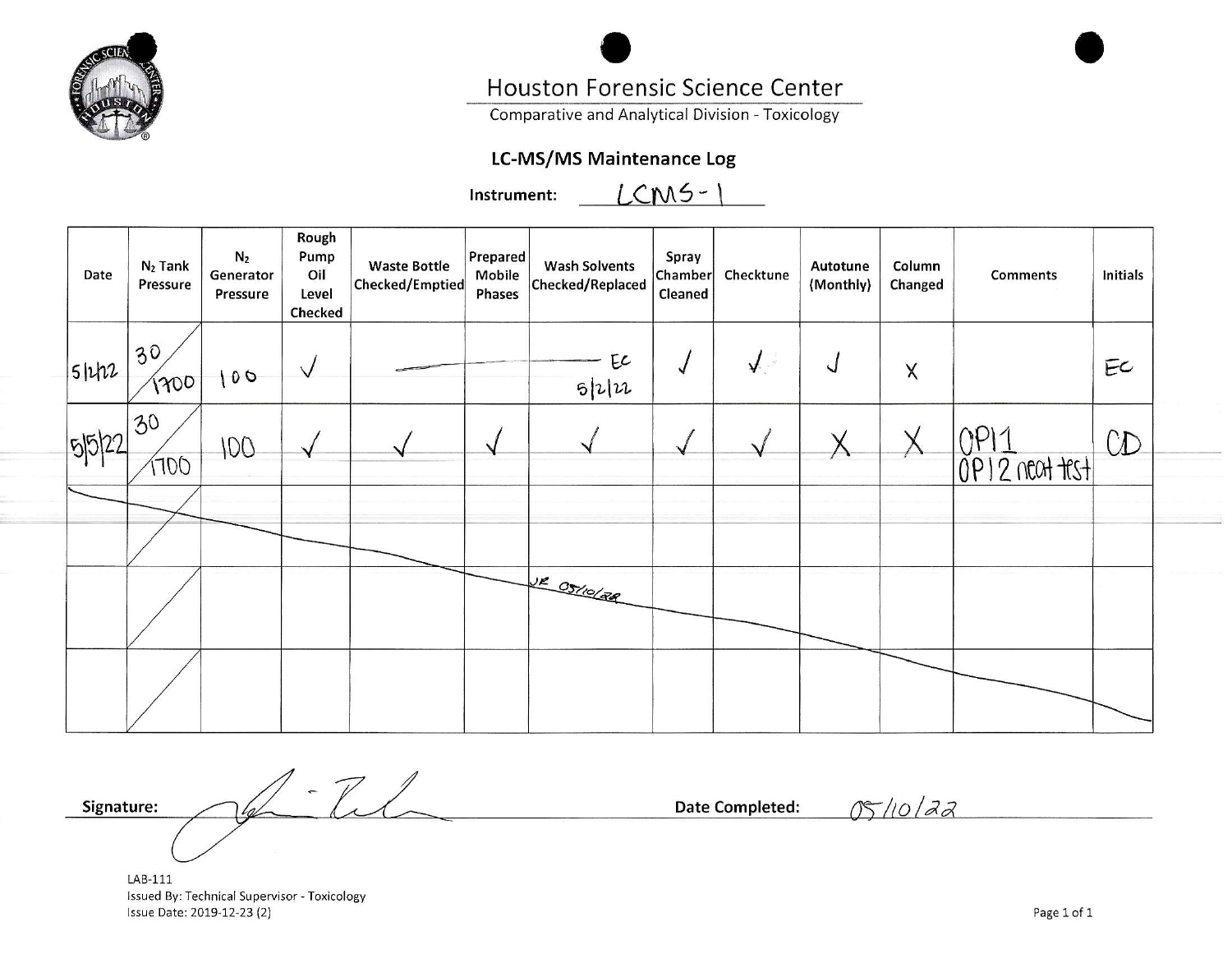# **QQQ Autotune Report**



| <b>Instrument Name</b><br><b>MS Model</b><br><b>MS Instrument Serial</b><br><b>Software Firmware Version</b><br><b>Tune Date &amp; Time</b><br>Data Path<br><b>Ion Source</b><br><b>Ionization Mode</b><br><b>Tuned Resolution</b><br><b>Vacuum Pressure</b><br><b>Source Parameters</b> | LCMS-1<br>G6470A<br>SG1939G104<br>10.0.142, FW: A.00.08.100<br>02 May 2022 12:18:43<br>D:\MassHunter\Tune\QQQ\G6470A\atunes.TUNE.XML<br>AJS ESI<br>AJS ESI<br>All<br>1.61E+0 [R] (Torr); 4.56E-5 [H] (Torr) |                 |  |  |
|------------------------------------------------------------------------------------------------------------------------------------------------------------------------------------------------------------------------------------------------------------------------------------------|-------------------------------------------------------------------------------------------------------------------------------------------------------------------------------------------------------------|-----------------|--|--|
| <b>Parameter</b>                                                                                                                                                                                                                                                                         | <b>Positive</b>                                                                                                                                                                                             | <b>Negative</b> |  |  |
| Gas Temp (°C)                                                                                                                                                                                                                                                                            | 300                                                                                                                                                                                                         | 300             |  |  |
| Gas Flow (I/min)                                                                                                                                                                                                                                                                         | 8                                                                                                                                                                                                           | 8               |  |  |
| Nebulizer (psi)                                                                                                                                                                                                                                                                          | 15                                                                                                                                                                                                          | 15              |  |  |
| Capillary (V)                                                                                                                                                                                                                                                                            | 4000                                                                                                                                                                                                        | 4000            |  |  |
| Nozzle Voltage (V)                                                                                                                                                                                                                                                                       | 1500                                                                                                                                                                                                        | 1500            |  |  |
| Sheath Gas Temp (°C)                                                                                                                                                                                                                                                                     | 250                                                                                                                                                                                                         | 250             |  |  |
| Sheath Gas Flow (I/min)                                                                                                                                                                                                                                                                  | 7                                                                                                                                                                                                           | 7               |  |  |

## **Positive Results**

Report generation date: 5/2/2022 1:09:43 PM Page 1 of 13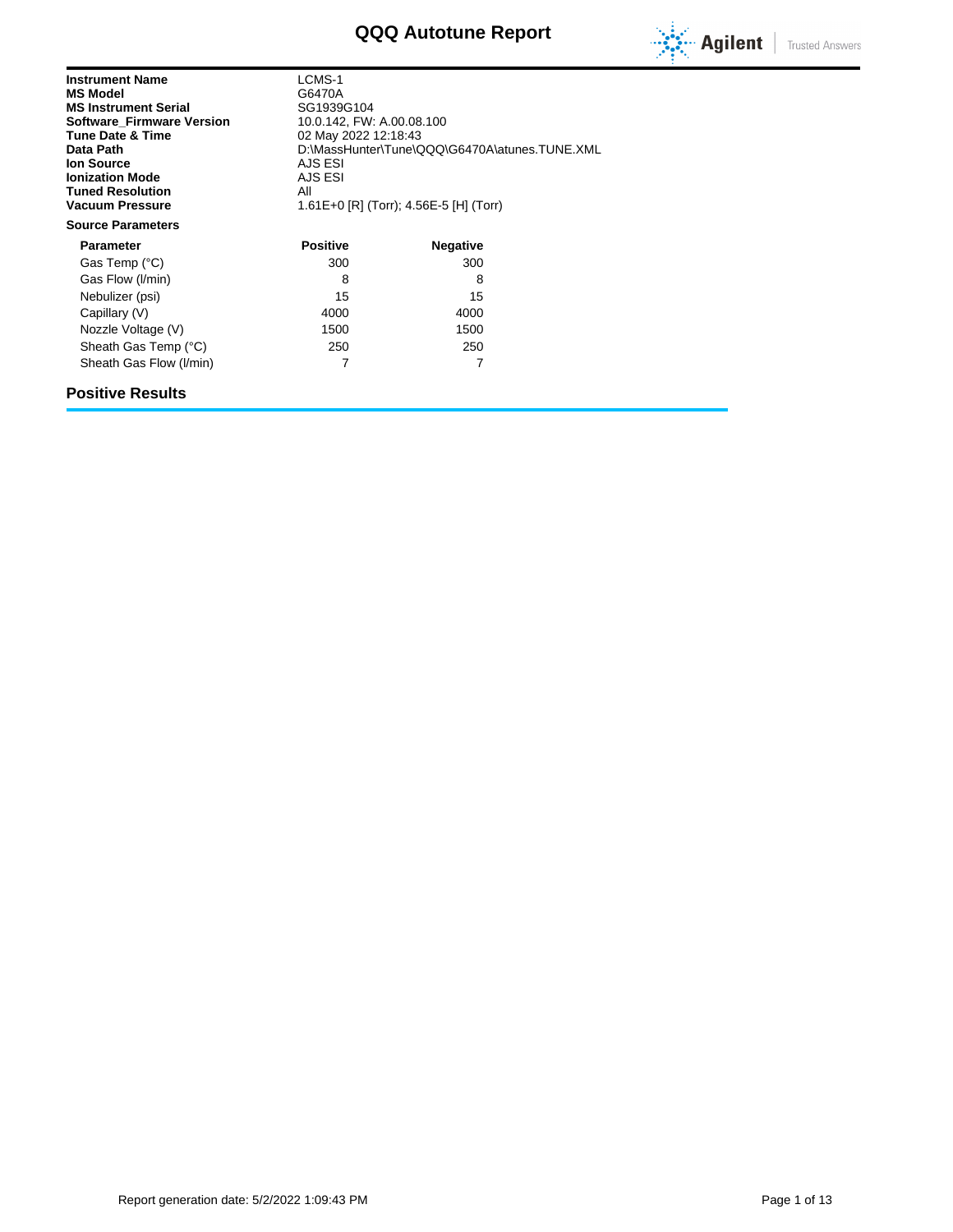



|         | m/z m/z Expected | <b>FWHM</b> | <b>FWHM</b><br><b>Expected</b> | Abundance |  |
|---------|------------------|-------------|--------------------------------|-----------|--|
| 118.09  | 118.09           | 0.67        | 0.70                           | 373119    |  |
| 322.05  | 322.05           | 0.67        | 0.70                           | 224017    |  |
| 622.05  | 622.03           | 0.68        | 0.70                           | 275788    |  |
| 922.01  | 922.01           | 0.72        | 0.70                           | 269737    |  |
| 1521.98 | 1521.97          | 0.68        | 0.70                           | 122240    |  |
| 2121.96 | 2121.93          | 0.71        | 0.70                           | 82198     |  |
|         |                  |             |                                |           |  |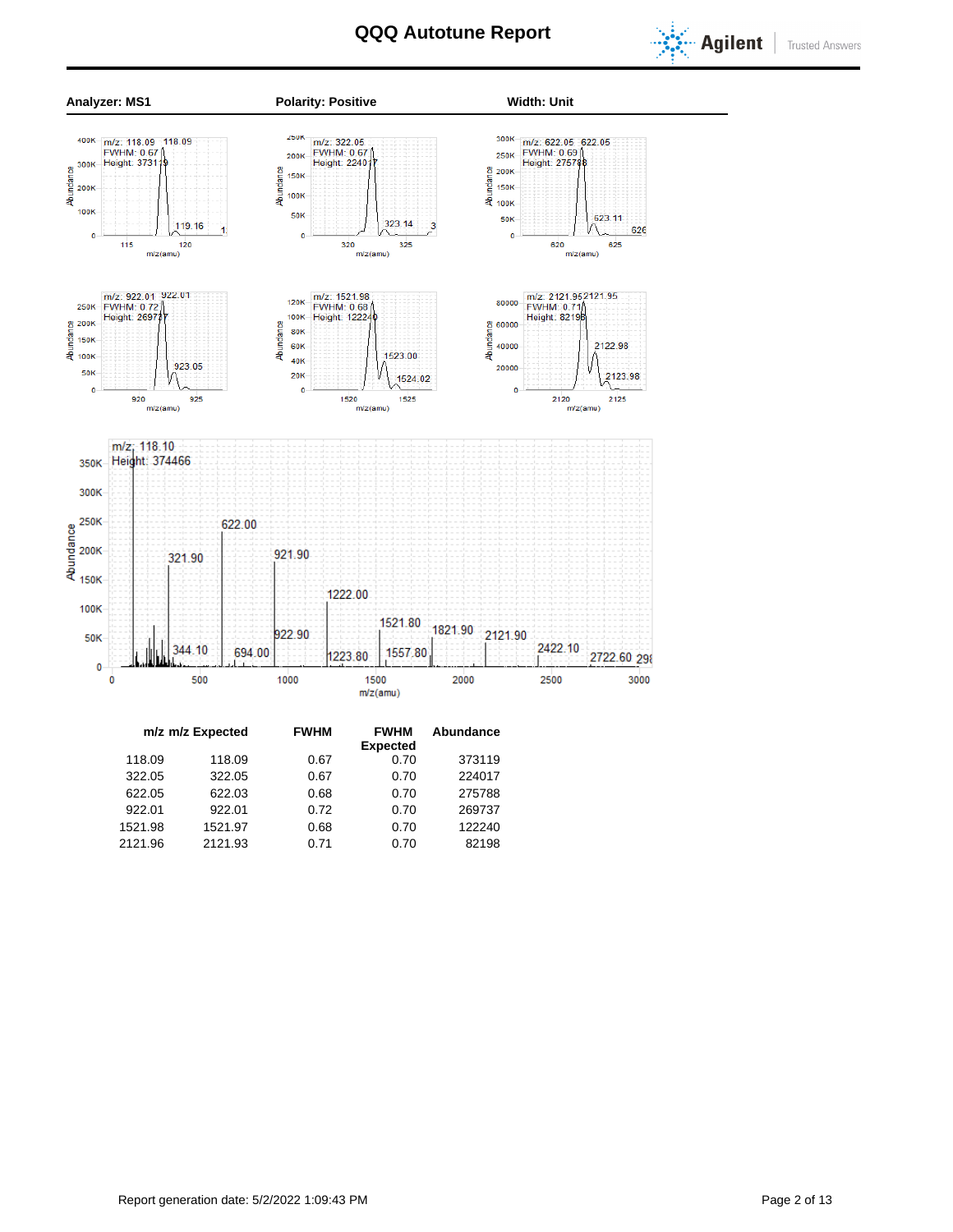



| m/z m/z Expected |         |         | <b>FWHM</b> | <b>FWHM</b>     | Abundance |  |
|------------------|---------|---------|-------------|-----------------|-----------|--|
|                  |         |         |             | <b>Expected</b> |           |  |
|                  | 118.09  | 118.09  | 0.68        | 0.70            | 274076    |  |
|                  | 322.08  | 322.05  | 0.70        | 0.70            | 225200    |  |
|                  | 622.02  | 622.03  | 0.71        | 0.70            | 277803    |  |
|                  | 922.01  | 922.01  | 0.68        | 0.70            | 211046    |  |
|                  | 1521.98 | 1521.97 | 0.68        | 0.70            | 148543    |  |
|                  | 2121.92 | 2121.93 | 0.68        | 0.70            | 140535    |  |
|                  |         |         |             |                 |           |  |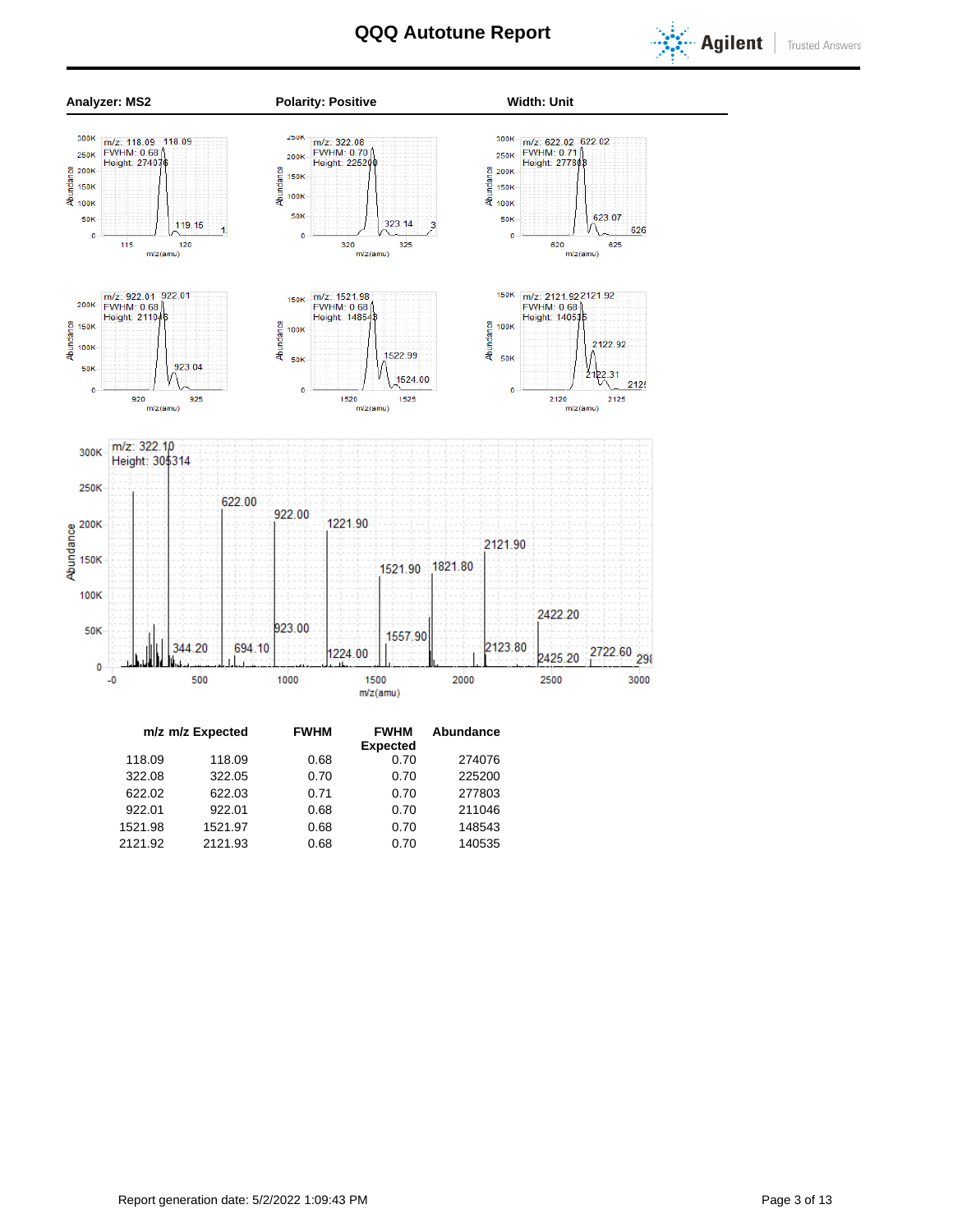SUUK

400K

 $\overline{0}$ 





922.13

 $m/z(amu)$ 

 $925$ 

 $920$ 





**Analyzer: MS1 Polarity: Positive Width: Wide**





2120 2125 m/z(amu)

| m/z m/z Expected | <b>FWHM</b> | <b>FWHM</b><br><b>Expected</b> | Abundance |
|------------------|-------------|--------------------------------|-----------|
| 118.09           | 1.20        | 1.20                           | 409815    |
| 322.05           | 1.43        | 1.20                           | 306506    |
| 622.03           | 1.57        | 1.20                           | 449719    |
| 922.01           | 1.54        | 1.20                           | 496077    |
| 1521.97          | 1.46        | 1.20                           | 244192    |
| 2121.93          | 1.18        | 1.20                           | 213935    |
|                  |             |                                |           |

100K

 $\overline{0}$ 



**400K** 

300K

100K

 $\overline{0}$ 

Abundance 200K









m/z: 1521.98

FWHM: 1.40

1520

1522.13

1522.18

m/z(amu)

1525





|         | m/z m/z Expected | <b>FWHM</b> | <b>FWHM</b><br><b>Expected</b> | Abundance |
|---------|------------------|-------------|--------------------------------|-----------|
| 118.05  | 118.09           | 1.20        | 1.20                           | 327869    |
| 322.10  | 322.05           | 1.42        | 1.20                           | 332179    |
| 622.04  | 622.03           | 1.51        | 1.20                           | 469386    |
| 922.02  | 922.01           | 1.51        | 1.20                           | 504817    |
| 1521.98 | 1521.97          | 1.40        | 1.20                           | 361114    |
| 2121.97 | 2121.93          | 1.28        | 1.20                           | 259817    |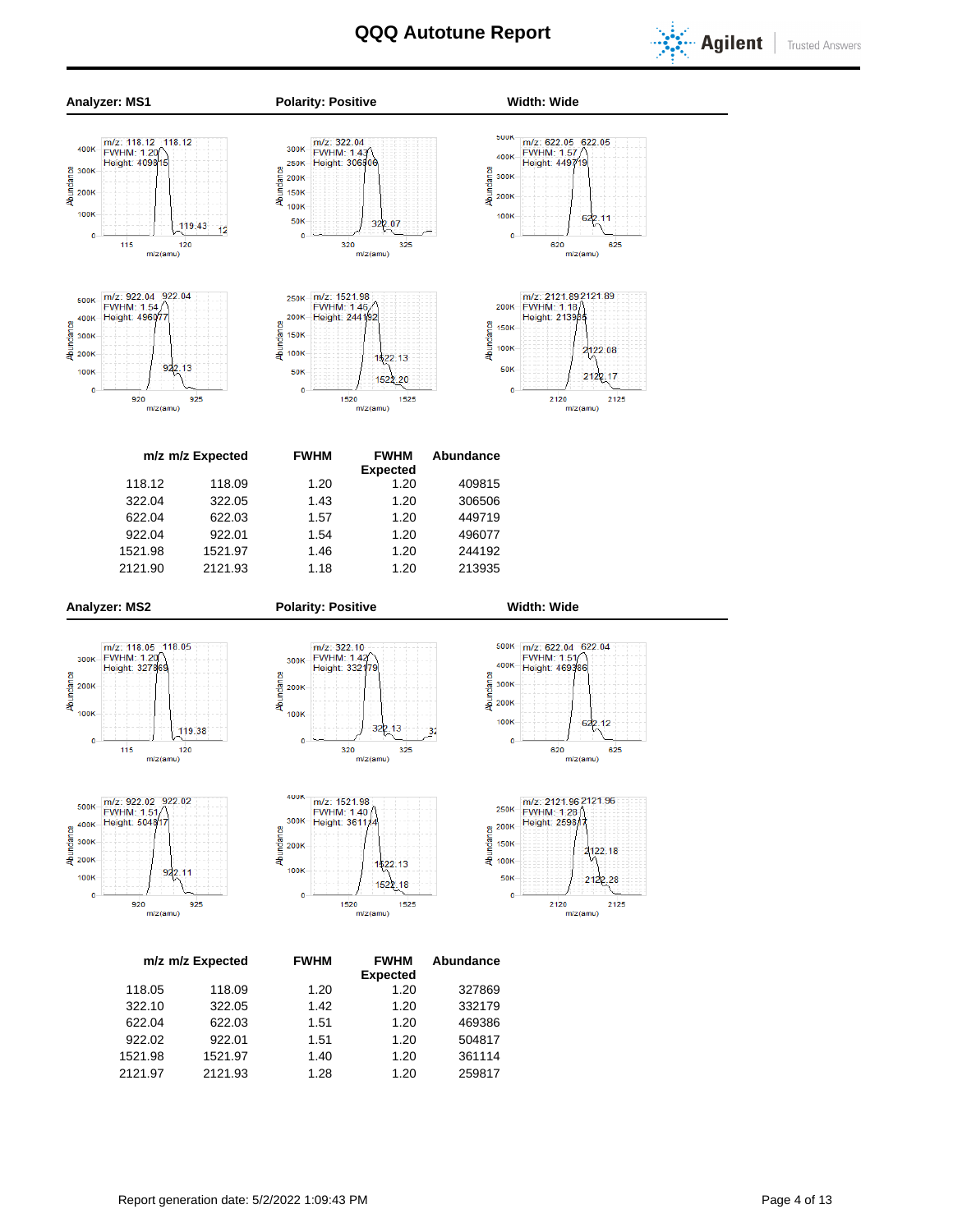



1522.05 1521.97 2.57 2.50 642329 2121.88 2121.93 2.50 2.50 749253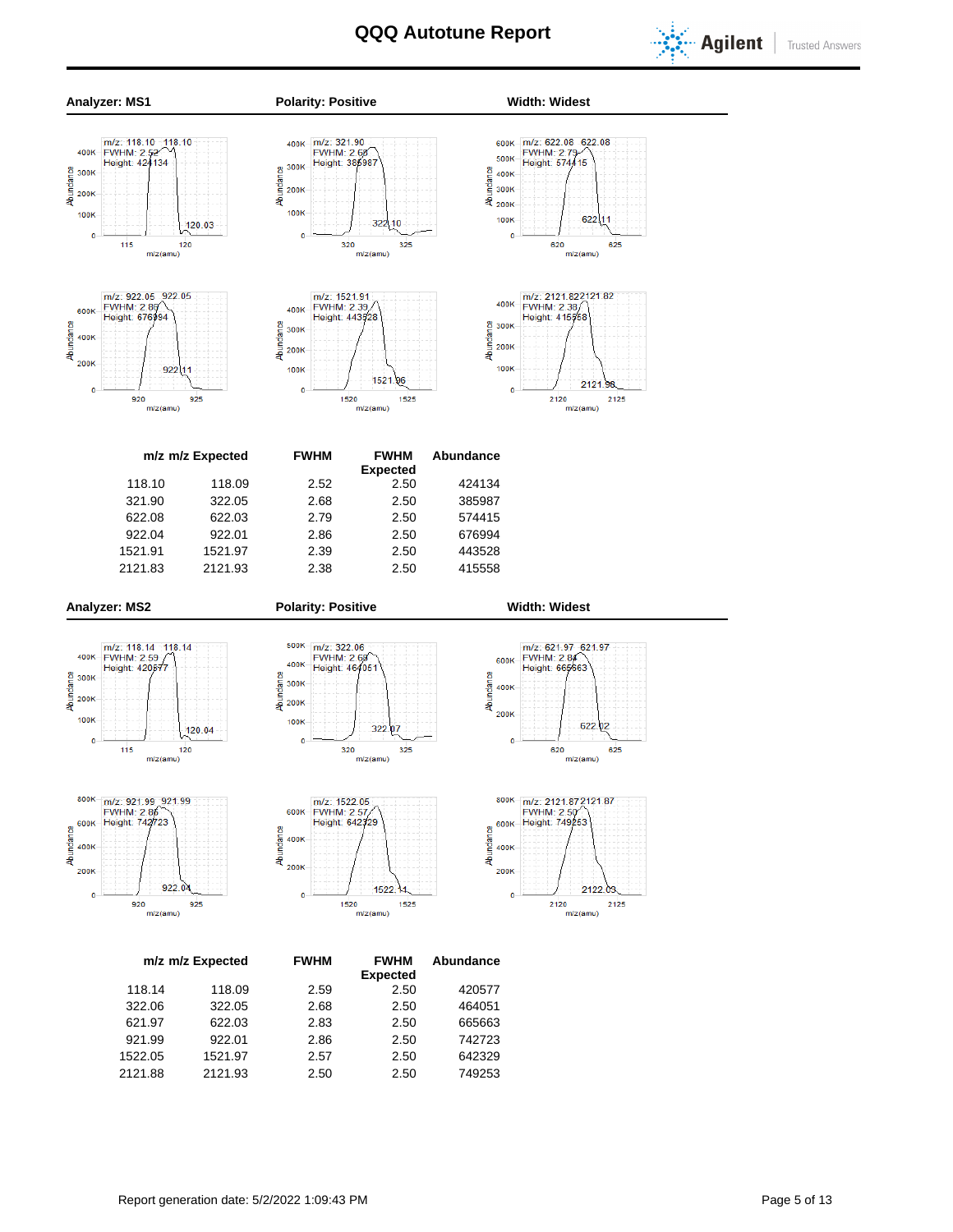

## **Positive Results**

| <b>Tune Parameters</b>  |                |
|-------------------------|----------------|
| <b>Parameters</b>       | <b>Setting</b> |
| Fragmentor              | 135            |
| Skimmer                 | 15             |
| Octopole DC             | 5              |
| Octopole RF             | 600            |
| Lens 1                  | 3.50           |
| <b>MS1 PreFilter</b>    | $-10$          |
| MS <sub>1</sub> DC      | 3.00           |
| <b>MS1 PostFilter</b>   | 2.00           |
| <b>MS1 Axis Offset</b>  | 0.92           |
| <b>MS1 Axis Gain</b>    | 0.35           |
| <b>MS1 Width Offset</b> | 0.06           |
| MS1 Width Gain          | $-15$          |
| MS1 Heater              | 100            |
| MS <sub>2</sub> DC      | $-10$          |
| <b>MS2 PreFilter</b>    | $-30$          |
| <b>MS2 Axis Offset</b>  | 0.88           |
| MS2 Axis Gain           | $-11$          |
| MS2 Width Offset        | 0              |
| <b>MS2 Width Gain</b>   | 1              |
| MS2 Heater              | 100            |
| <b>Cell Entry</b>       | 1              |
| Hexapole DC             | 0.00           |
| Hexapole RF             | 500            |
| Hexapole Accel          | 5              |
| Cell Exit               | $-7$           |
| <b>Collision Gas</b>    | 1              |
| Iris                    | $-150$         |
| HED                     | $-10$          |
| <b>EMV</b>              | 1035           |
| <b>Collision Energy</b> | 0              |
| Lens 1[MS2]             | 1.40           |
| MS1 PreFilter[MS2]      | 1.80           |

## **Dynamic Ramp Tables**

### **m/z Setting**  $118.09$   $-12$ **MS1 PreFilter**

| II 0.UJ                 | ॱ≀∠     |
|-------------------------|---------|
| 322.05                  | $-6.4$  |
| 622.03                  | -9      |
| 922.01                  | $-11.7$ |
| 1521.97                 | $-13.2$ |
| 2121.93                 | $-11.7$ |
| <b>MS1 Axis Offset</b>  |         |
| m/z                     | Setting |
| 118.09                  | 0.924   |
| 322.05                  | 1.15    |
| 622.03                  | 1.291   |
| 922.01                  | 1.276   |
| 1521.97                 | 1.134   |
| 2121.93                 | 0.924   |
| <b>MS1 Width Offset</b> |         |
| m/z                     | Setting |
| 118.09                  | 0.06    |
| 322.05                  | $-0.16$ |
| 622.03                  | $-0.27$ |
| 922.01                  | $-0.24$ |
| 1521.97                 | $-0.13$ |
| 2121.93                 | 0.06    |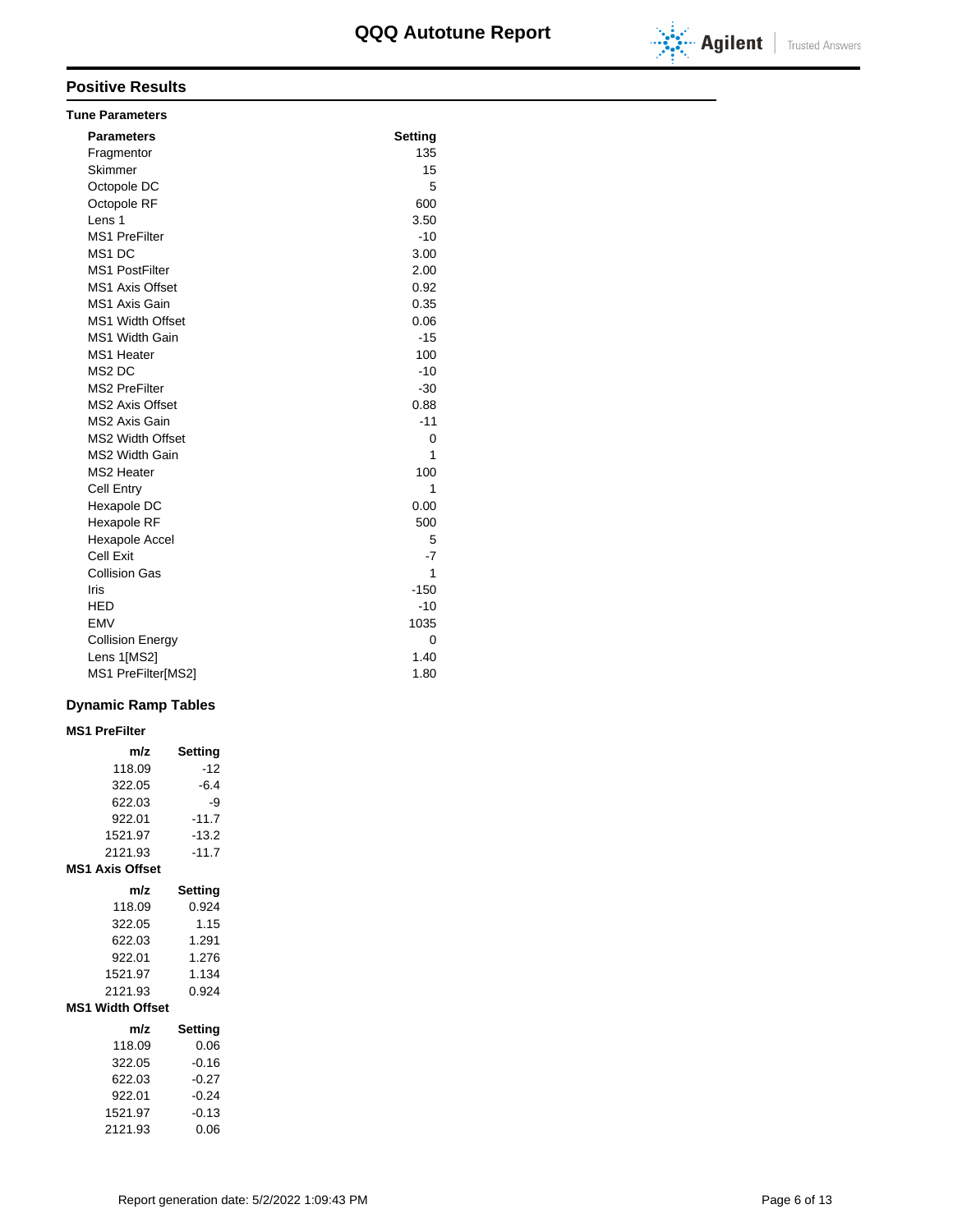

#### **m/z Setting** 58 -16.6 79 -22.6 117.97 -30 118 -12.8 154 -17.2 290 -33 **MS2 PreFilter m/z Setting** 118.09 0.884 322.05 1.108 622.03 1.222 922.01 1.207 1521.97 1.151 2121.93 0.884 **MS2 Axis Offset**

#### **MS2 Width Offset**

| Setting | m/z     |
|---------|---------|
| 0       | 118.09  |
| $-0.18$ | 322.05  |
| $-0.3$  | 622.03  |
| $-0.33$ | 922.01  |
| $-0.24$ | 1521.97 |
|         | 2121.93 |

#### **MS1 Calibrations**

| <b>Resolution</b> | Mass Gain | <b>Mass Offset</b> |         | Width Gain Width Offset |
|-------------------|-----------|--------------------|---------|-------------------------|
| Unit              | 0.35      | 0.924              | $-14.9$ | 0.06                    |
| Wide              | 0.15      | 1.092              | $-14.5$ | 0.42                    |
| Widest            | $-0.25$   | 1.496              | $-14.2$ | 1.4                     |

#### **MS2 Calibrations**

| <b>Resolution</b> | Mass Gain | <b>Mass Offset</b> |     | Width Gain Width Offset |
|-------------------|-----------|--------------------|-----|-------------------------|
| Unit              | $-10.9$   | 0.884              | 0.6 |                         |
| Wide              | -10.95    | 1.044              | 0.7 | 0.4                     |
| Widest            | $-11.3$   | 1.498              | 1.2 | 1.41                    |

# **Negative Results**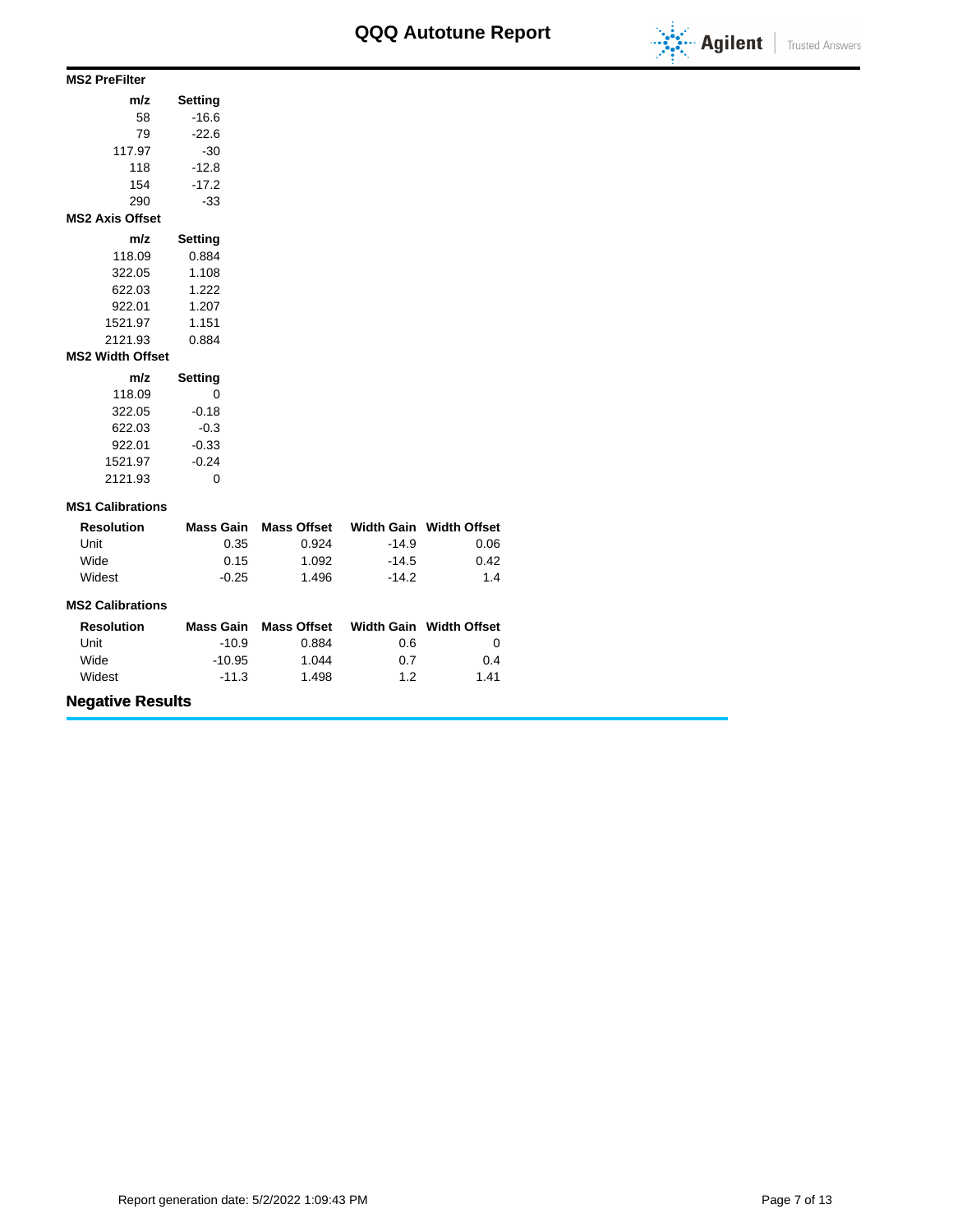



|         | m/z m/z Expected | <b>FWHM</b> | <b>FWHM</b>     | <b>Abundance</b> |
|---------|------------------|-------------|-----------------|------------------|
|         |                  |             | <b>Expected</b> |                  |
| 112.98  | 112.99           | 0.68        | 0.70            | 166672           |
| 301.99  | 302.00           | 0.71        | 0.70            | 114440           |
| 601.99  | 601.98           | 0.68        | 0.70            | 456244           |
| 1034.01 | 1033.99          | 0.69        | 0.70            | 288765           |
| 1633.90 | 1633.95          | 0.71        | 0.70            | 555917           |
| 2233.90 | 2233.91          | 0.72        | 0.70            | 403848           |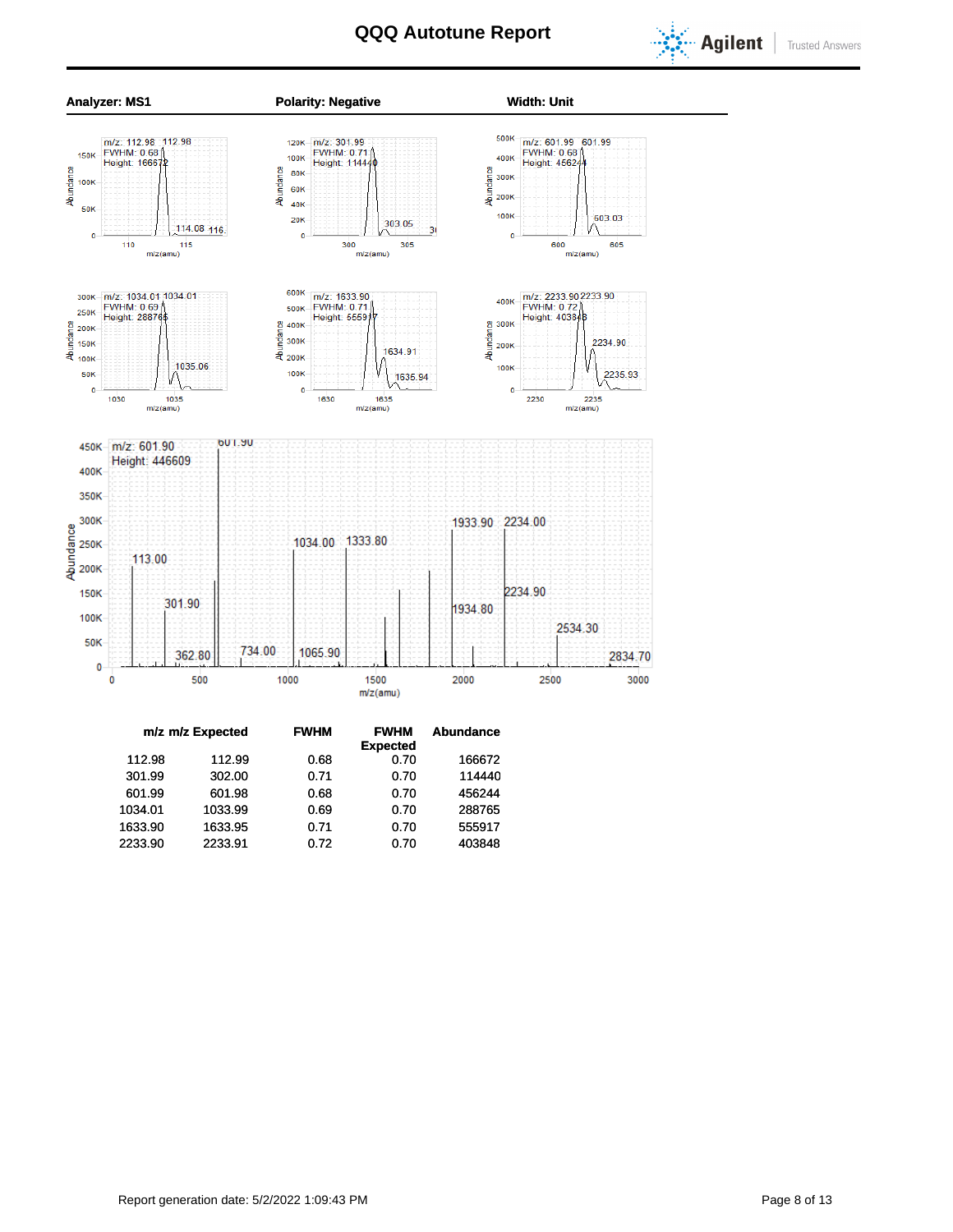



|         | m/z m/z Expected | <b>FWHM</b> | <b>FWHM</b>     | Abundance |  |  |
|---------|------------------|-------------|-----------------|-----------|--|--|
|         |                  |             | <b>Expected</b> |           |  |  |
| 112.99  | 112.99           | 0.70        | 0.70            | 107862    |  |  |
| 301.99  | 302.00           | 0.70        | 0.70            | 93848     |  |  |
| 601.99  | 601.98           | 0.69        | 0.70            | 362279    |  |  |
| 1033.99 | 1033.99          | 0.67        | 0.70            | 251454    |  |  |
| 1633.95 | 1633.95          | 0.65        | 0.70            | 569819    |  |  |
| 2233.89 | 2233.91          | 0.68        | 0.70            | 259425    |  |  |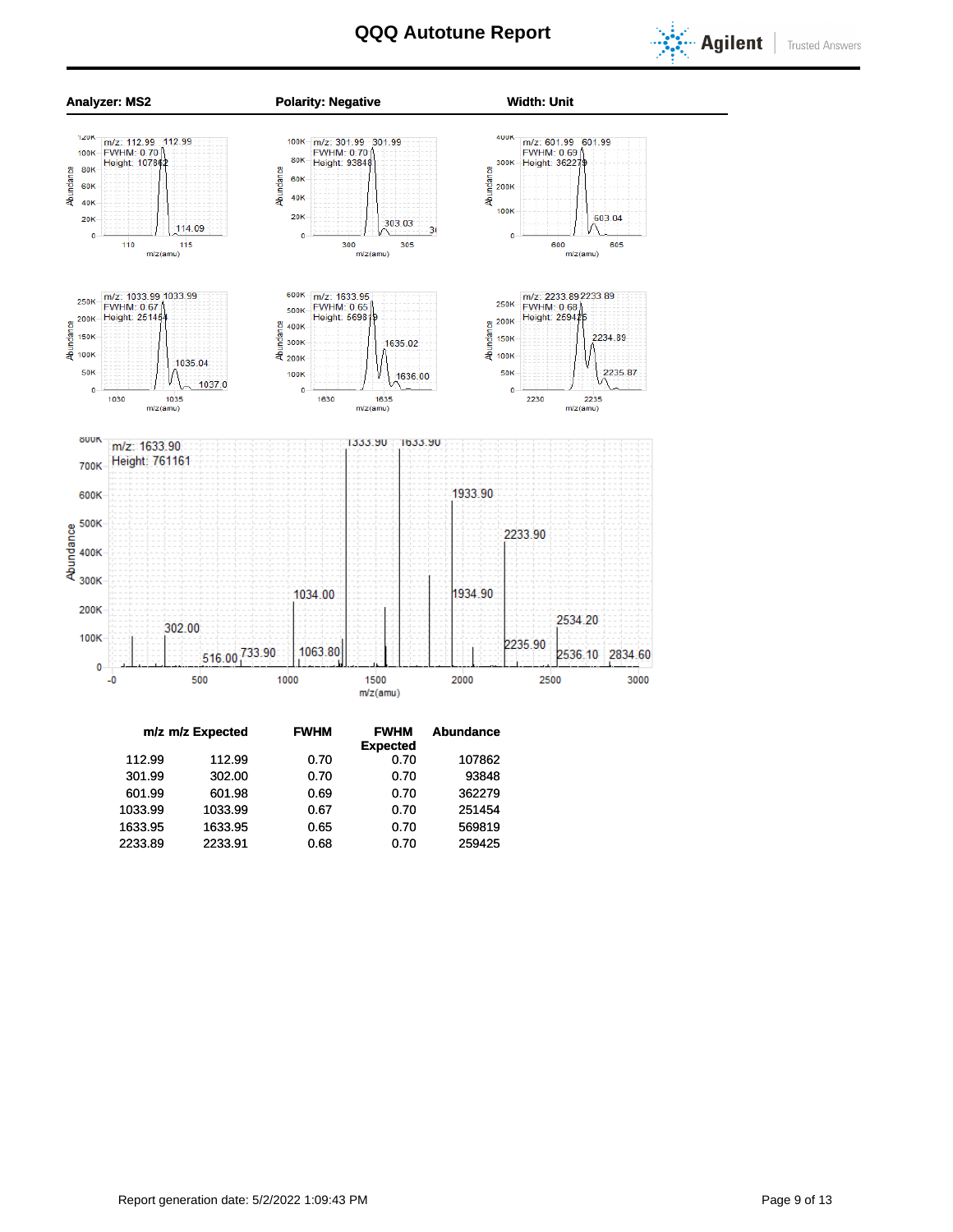

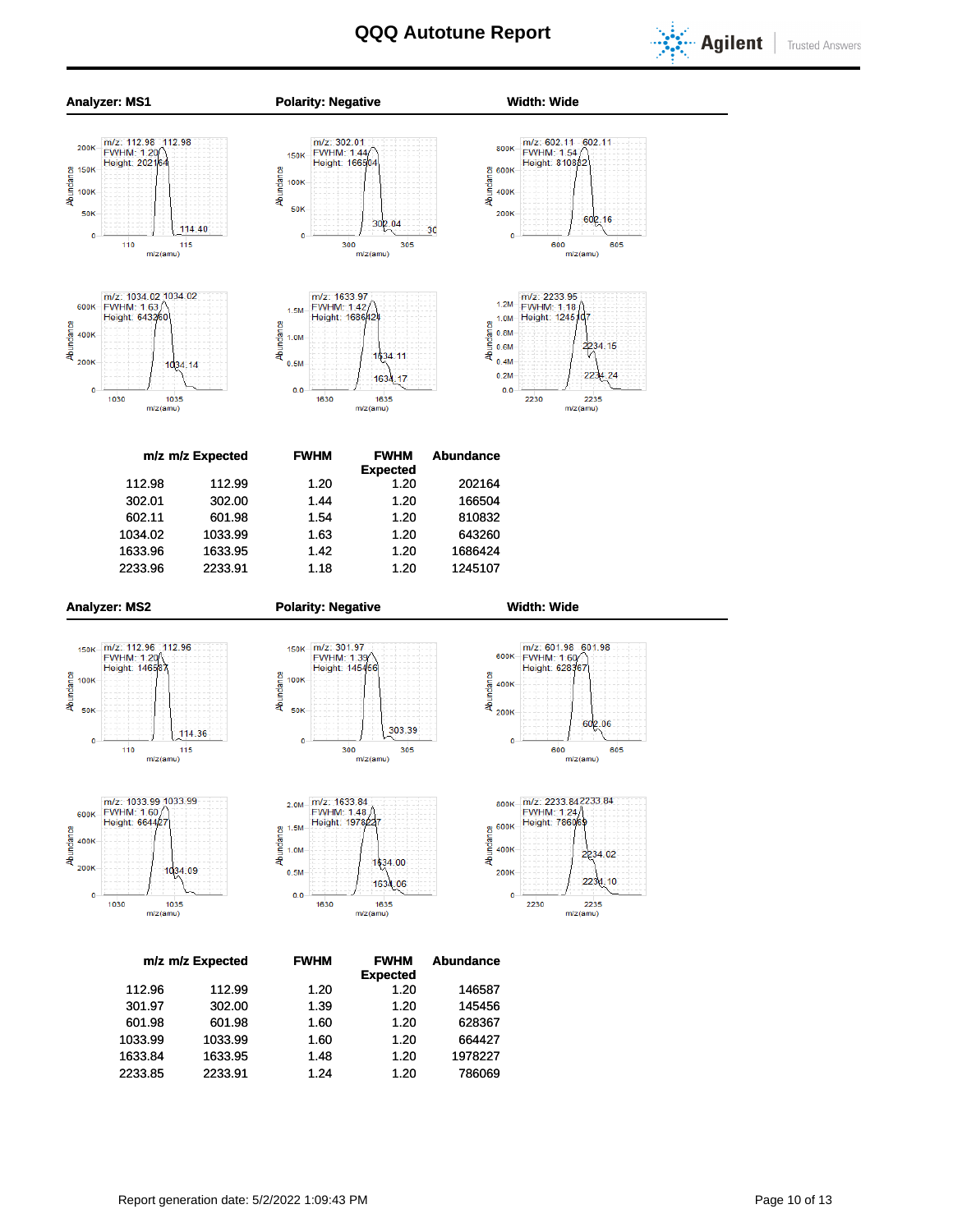

**Trusted Answers** 



1634.11 1633.95 2.81 2.50 4199484 2234.03 2233.91 2.32 2.50 2983260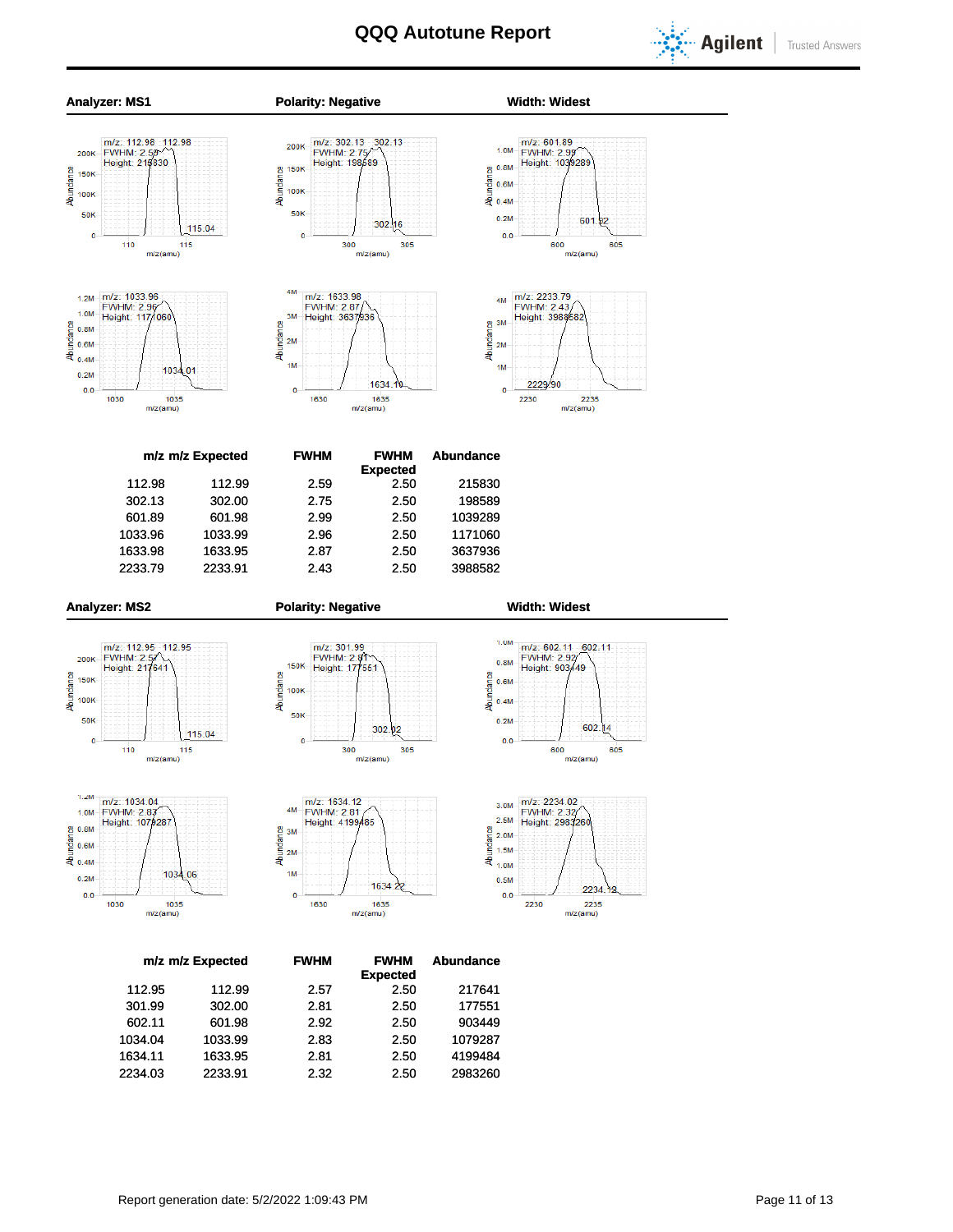

# **Negative Results**

| <b>Tune Parameters</b>  |                |
|-------------------------|----------------|
| <b>Parameters</b>       | <b>Setting</b> |
| Fragmentor              | 115            |
| Skimmer                 | 15             |
| Octopole DC             | 5              |
| Octopole RF             | 600            |
| Lens 1                  | $-3.50$        |
| <b>MS1 PreFilter</b>    | 16             |
| MS <sub>1</sub> DC      | $-3.00$        |
| <b>MS1 PostFilter</b>   | $-2.00$        |
| <b>MS1 Axis Offset</b>  | 0.91           |
| <b>MS1 Axis Gain</b>    | 0.25           |
| <b>MS1 Width Offset</b> | 0              |
| <b>MS1 Width Gain</b>   | $-15$          |
| MS1 Heater              | 100            |
| MS <sub>2</sub> DC      | 10             |
| <b>MS2 PreFilter</b>    | 30             |
| <b>MS2 Axis Offset</b>  | 0.90           |
| MS2 Axis Gain           | $-11.05$       |
| <b>MS2 Width Offset</b> | $-0.06$        |
| <b>MS2 Width Gain</b>   | 1              |
| <b>MS2 Heater</b>       | 100            |
| <b>Cell Entry</b>       | 1              |
| Hexapole DC             | 0.00           |
| Hexapole RF             | 500            |
| Hexapole Accel          | 5              |
| Cell Exit               | 7.00           |
| <b>Collision Gas</b>    | 1              |
| Iris                    | 150            |
| <b>HED</b>              | 18             |
| <b>EMV</b>              | 1060           |
| <b>Collision Energy</b> | 0              |
| Lens 1[MS2]             | $-3.80$        |
| MS1 PreFilter[MS2]      | $-1.60$        |

## **Dynamic Ramp Tables**

**MS1 PreFilter**

| m/z                     | Setting |  |  |  |  |  |
|-------------------------|---------|--|--|--|--|--|
| 112.99                  | 9.2     |  |  |  |  |  |
| 302                     | 9.4     |  |  |  |  |  |
| 601.98                  | 8.6     |  |  |  |  |  |
| 1033.99                 | 20.1    |  |  |  |  |  |
| 1633.95                 | 16.3    |  |  |  |  |  |
| 2233.91                 | 22.7    |  |  |  |  |  |
| <b>MS1 Axis Offset</b>  |         |  |  |  |  |  |
| m/z                     | Setting |  |  |  |  |  |
| 112.99                  | 0.912   |  |  |  |  |  |
| 302                     | 1.129   |  |  |  |  |  |
| 601.98                  | 1.3     |  |  |  |  |  |
| 1033.99                 | 1.346   |  |  |  |  |  |
| 1633.95                 | 1.117   |  |  |  |  |  |
| 2233.91                 | 0.912   |  |  |  |  |  |
| <b>MS1 Width Offset</b> |         |  |  |  |  |  |
| m/z                     | Setting |  |  |  |  |  |
| 112.99                  | 0.1     |  |  |  |  |  |
| 302                     | $-0.09$ |  |  |  |  |  |
| 601.98                  | $-0.24$ |  |  |  |  |  |
| 1033.99                 | $-0.24$ |  |  |  |  |  |
| 1633.95                 | $-0.12$ |  |  |  |  |  |

2233.91 0.1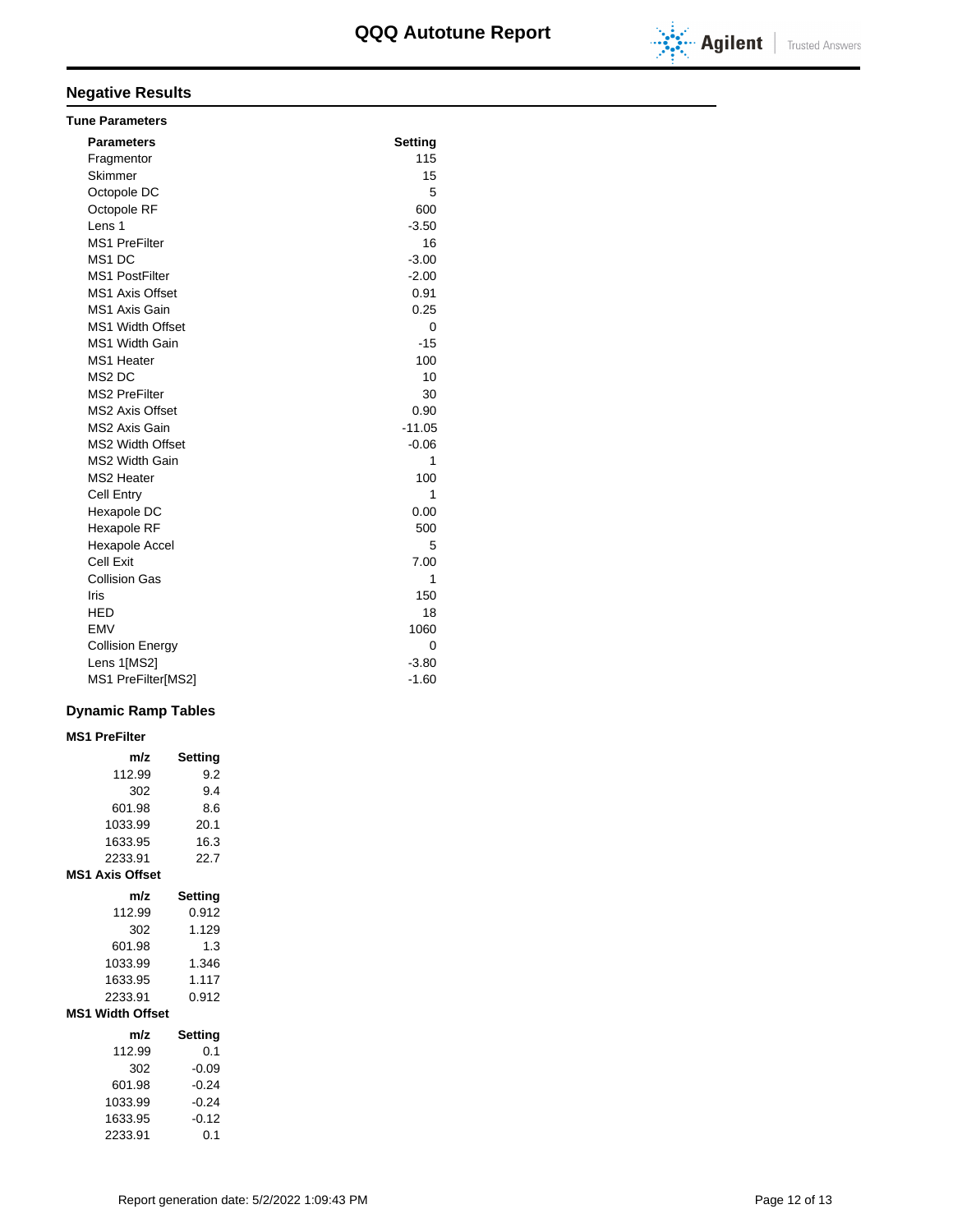

| <b>MS2 PreFilter</b>    |         |
|-------------------------|---------|
| m/z                     | Setting |
| 69                      | 18.8    |
| 112.97                  | 30      |
| 113                     | 10      |
| 207                     | 22.4    |
| 232                     | 26.2    |
| 302                     | 35.6    |
| <b>MS2 Axis Offset</b>  |         |
| m/z                     | Setting |
| 112.99                  | 0.896   |
| 302                     | 1.081   |
| 601.98                  | 1.251   |
| 1033.99                 | 1.28    |
| 1633.95                 | 1.229   |
| 2233.91                 | 0.896   |
| <b>MS2 Width Offset</b> |         |
| m/z                     | Setting |
| 112.99                  | $-0.06$ |
| 302                     | $-0.19$ |
| 601.98                  | $-0.35$ |
| 1033.99                 | $-0.4$  |
| 1633.95                 | $-0.29$ |

#### **MS1 Calibrations**

2233.91 -0.06

| Resolution | Mass Gain | Mass Offset |         | Width Gain Width Offset |
|------------|-----------|-------------|---------|-------------------------|
| Unit       | 0.25      | 0.912       | $-15.1$ | 0.1                     |
| Wide       | 0.1       | 1.116       | $-14.9$ | 0.53                    |
| Widest     | -0.2      | 1.552       | $-14.3$ | 1.58                    |

#### **MS2 Calibrations**

| <b>Resolution</b> | Mass Gain | Mass Offset |     | Width Gain Width Offset |
|-------------------|-----------|-------------|-----|-------------------------|
| Unit              | $-11.05$  | 0.896       | 0.7 | $-0.06$                 |
| Wide              | $-11.3$   | 1.082       | 0.8 | 0.39                    |
| Widest            | $-11.35$  | 1.54        | 1.3 | 1.44                    |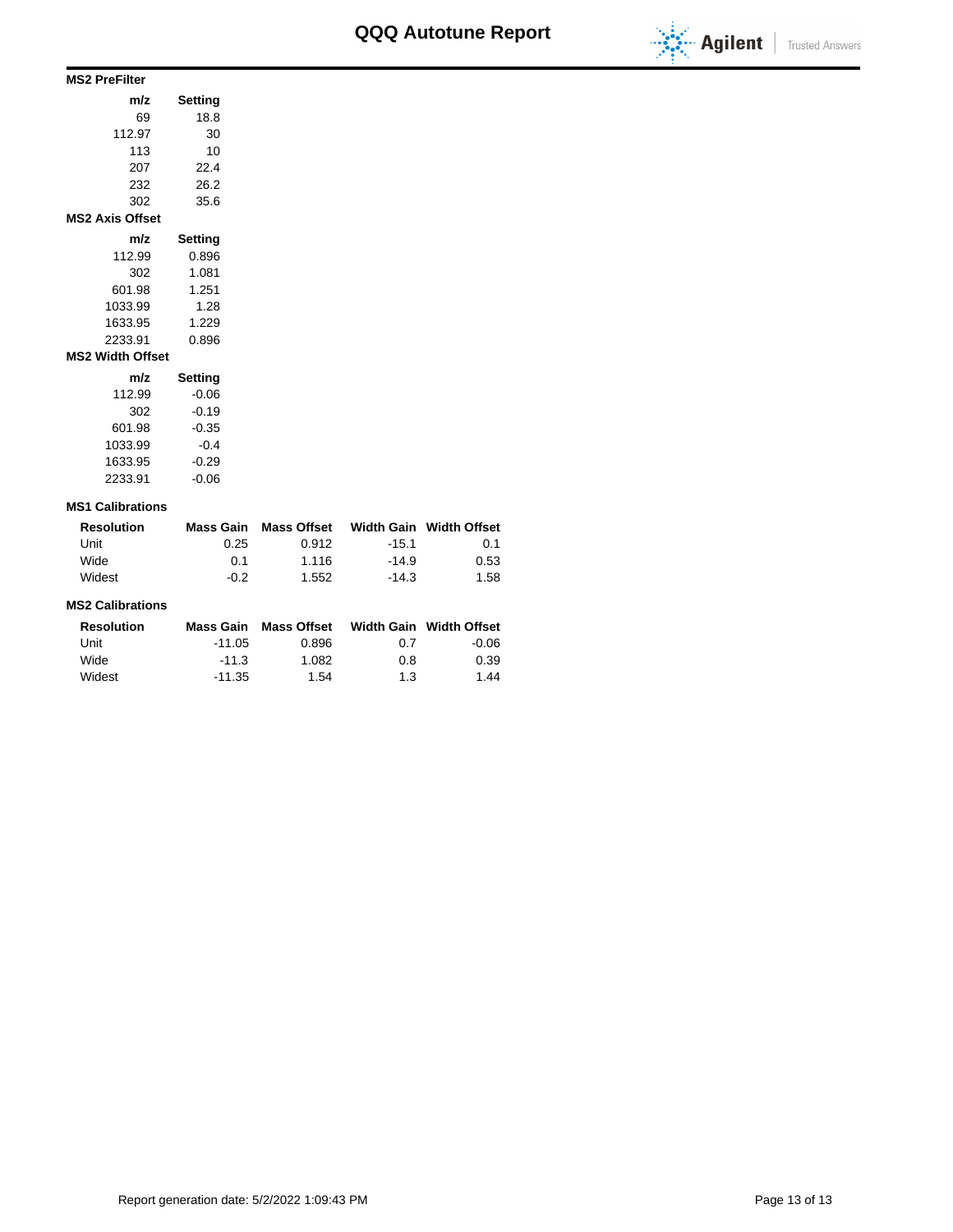

**Instrument Name** LCMS-1<br> **MS Model** G6470A **MS Model** G6470A<br> **MS Instrument Serial** GG1939G104 **MS Instrument Serial Serial SG1939G104**<br>**Software\_Firmware Version** 10.0.142, FW: A.00.08.100 **Software\_Firmware Version**<br>Tune Date & Time **Tune Date & Time** 02 May 2022 12:18:43<br> **Data Path** 02 MassHunter\Tune\C **Ion Source** AJS ESI<br> **Ionization Mode** AJS ESI **Ionization Mode** AJS<br> **Tuned Resolution** All **Tuned Resolution<br>Vacuum Pressure** 

D:\MassHunter\Tune\QQQ\G6470A\atunes.TUNE.XML<br>AJS ESI **Vacuum Pressure** 1.61E+0 [R] (Torr); 4.56E-5 [H] (Torr)

#### **Source Parameters**

| <b>Parameter</b>        | <b>Positive</b> | <b>Negative</b> |
|-------------------------|-----------------|-----------------|
| Gas Temp (°C)           | 300             | 300             |
| Gas Flow (I/min)        | 8               | 8               |
| Nebulizer (psi)         | 15              | 15              |
| Capillary (V)           | 4000            | 4000            |
| Nozzle Voltage (V)      | 1500            | 1500            |
| Sheath Gas Temp (°C)    | 250             | 250             |
| Sheath Gas Flow (I/min) |                 |                 |

## **Positive Results**

**Analyzer: MS1 Polarity: Positive Width: Unit**

| m/z             | m/z                       | <b>Delta</b> | Result      | <b>FWHM</b>     | <b>FWHM</b> | <b>Delta</b> |      | <b>Result Abundance</b> |
|-----------------|---------------------------|--------------|-------------|-----------------|-------------|--------------|------|-------------------------|
| <b>Expected</b> | Measured                  |              |             | <b>Expected</b> | Measured    |              |      |                         |
| 118.09          | 118.09                    | 0.00         | Pass        | 0.70            | 0.67        | $-0.03$      | Pass | 373119                  |
| 322.05          | 322.05                    | 0.00         | Pass        | 0.70            | 0.67        | $-0.03$      | Pass | 224017                  |
| 622.03          | 622.05                    | 0.02         | Pass        | 0.70            | 0.68        | $-0.02$      | Pass | 275788                  |
| 922.01          | 922.01                    | 0.00         | Pass        | 0.70            | 0.72        | 0.02         | Pass | 269737                  |
| 1521.97         | 1521.98                   | 0.01         | Pass        | 0.70            | 0.68        | $-0.02$      | Pass | 122240                  |
| 2121.93         | 2121.96                   | 0.03         | Pass        | 0.70            | 0.71        | 0.01         | Pass | 82198                   |
| Analyzer: MS2   | <b>Polarity: Positive</b> |              | Width: Unit |                 |             |              |      |                         |

| m/z             | m/z      | <b>Delta</b> | Result | <b>FWHM</b>     | <b>FWHM</b> | <b>Delta</b> |      | Result Abundance |
|-----------------|----------|--------------|--------|-----------------|-------------|--------------|------|------------------|
| <b>Expected</b> | Measured |              |        | <b>Expected</b> | Measured    |              |      |                  |
| 118.09          | 118.09   | 0.00         | Pass   | 0.70            | 0.68        | $-0.02$      | Pass | 274076           |
| 322.05          | 322.08   | 0.03         | Pass   | 0.70            | 0.70        | 0.00         | Pass | 225200           |
| 622.03          | 622.02   | $-0.01$      | Pass   | 0.70            | 0.71        | 0.01         | Pass | 277803           |
| 922.01          | 922.01   | 0.00         | Pass   | 0.70            | 0.68        | $-0.02$      | Pass | 211046           |
| 1521.97         | 1521.98  | 0.01         | Pass   | 0.70            | 0.68        | $-0.02$      | Pass | 148543           |
| 2121.93         | 2121.92  | $-0.01$      | Pass   | 0.70            | 0.68        | $-0.02$      | Pass | 140535           |
|                 |          |              | -----  |                 |             |              |      |                  |

**Analyzer: MS1 Polarity: Positive Width: Wide**

| m/z<br>Expected | m/z<br>Measured           | Delta   | Result      | <b>FWHM</b><br><b>Expected</b> | <b>FWHM</b><br>Measured | <b>Delta</b> |      | Result Abundance |
|-----------------|---------------------------|---------|-------------|--------------------------------|-------------------------|--------------|------|------------------|
| 118.09          | 118.12                    | 0.03    | Pass        | 1.20                           | 1.20                    | 0.00         | Pass | 409815           |
| 322.05          | 322.04                    | $-0.01$ | Pass        | 1.20                           | 1.43                    | 0.23         | Pass | 306506           |
| 622.03          | 622.04                    | 0.01    | Pass        | 1.20                           | 1.57                    | 0.37         | Pass | 449719           |
| 922.01          | 922.04                    | 0.03    | Pass        | 1.20                           | 1.54                    | 0.34         | Pass | 496077           |
| 1521.97         | 1521.98                   | 0.01    | Pass        | 1.20                           | 1.46                    | 0.26         | Pass | 244192           |
| 2121.93         | 2121.90                   | $-0.03$ | Pass        | 1.20                           | 1.18                    | $-0.02$      | Pass | 213935           |
| Analyzer: MS2   | <b>Polarity: Positive</b> |         | Width: Wide |                                |                         |              |      |                  |

| m/z<br><b>Expected</b> | m/z<br>Measured           | Delta   | Result               | <b>FWHM</b><br><b>Expected</b> | <b>FWHM</b><br>Measured | <b>Delta</b> |      | Result Abundance |
|------------------------|---------------------------|---------|----------------------|--------------------------------|-------------------------|--------------|------|------------------|
| 118.09                 | 118.05                    | $-0.04$ | Pass                 | 1.20                           | 1.20                    | 0.00         | Pass | 327869           |
| 322.05                 | 322.10                    | 0.05    | Pass                 | 1.20                           | 1.42                    | 0.22         | Pass | 332179           |
| 622.03                 | 622.04                    | 0.01    | Pass                 | 1.20                           | 1.51                    | 0.31         | Pass | 469386           |
| 922.01                 | 922.02                    | 0.01    | Pass                 | 1.20                           | 1.51                    | 0.31         | Pass | 504817           |
| 1521.97                | 1521.98                   | 0.01    | Pass                 | 1.20                           | 1.40                    | 0.20         | Pass | 361114           |
| 2121.93                | 2121.97                   | 0.04    | Pass                 | 1.20                           | 1.28                    | 0.08         | Pass | 259817           |
| <b>Analyzer: MS1</b>   | <b>Polarity: Positive</b> |         | <b>Width: Widest</b> |                                |                         |              |      |                  |

| m/z<br><b>Expected</b> | m/z<br>Measured | <b>Delta</b> | Result | <b>FWHM</b><br><b>Expected</b> | <b>FWHM</b><br>Measured | <b>Delta</b> |      | Result Abundance |
|------------------------|-----------------|--------------|--------|--------------------------------|-------------------------|--------------|------|------------------|
| 118.09                 | 118.10          | 0.01         | Pass   | 2.50                           | 2.52                    | 0.02         | Pass | 424134           |
| 322.05                 | 321.90          | $-0.15$      | Pass   | 2.50                           | 2.68                    | 0.18         | Pass | 385987           |
| 622.03                 | 622.08          | 0.05         | Pass   | 2.50                           | 2.79                    | 0.29         | Pass | 574415           |
| 922.01                 | 922.04          | 0.03         | Pass   | 2.50                           | 2.86                    | 0.36         | Pass | 676994           |
| 1521.97                | 1521.91         | $-0.06$      | Pass   | 2.50                           | 2.39                    | $-0.11$      | Pass | 443528           |
| 2121.93                | 2121.83         | $-0.10$      | Pass   | 2.50                           | 2.38                    | $-0.12$      | Pass | 415558           |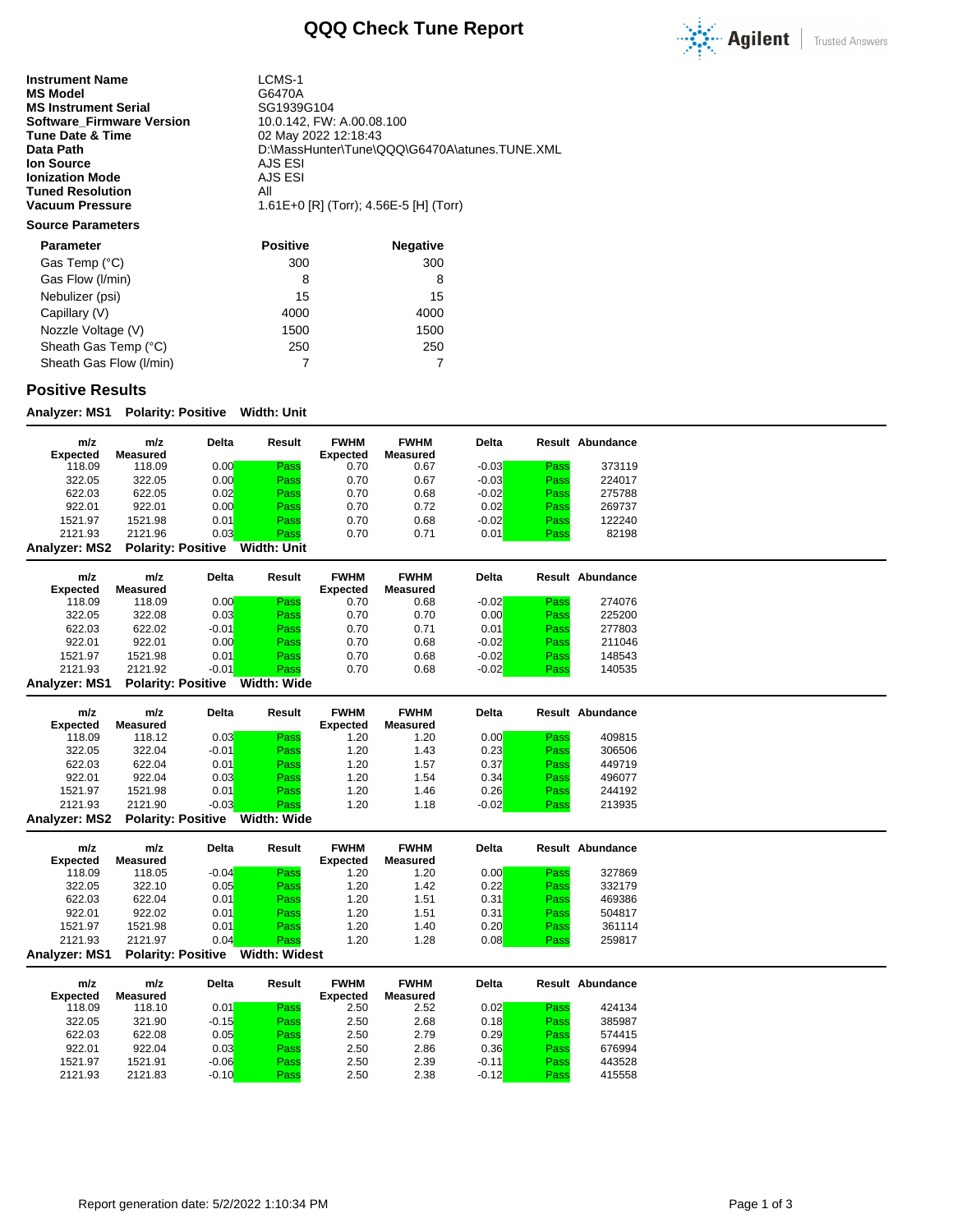

### **Analyzer: MS2 Polarity: Positive Width: Widest**

| m/z<br><b>Expected</b> | m/z<br>Measured | <b>Delta</b> | Result | <b>FWHM</b><br><b>Expected</b> | <b>FWHM</b><br>Measured | <b>Delta</b> |      | Result Abundance |
|------------------------|-----------------|--------------|--------|--------------------------------|-------------------------|--------------|------|------------------|
| 118.09                 | 118.14          | 0.05         | Pass   | 2.50                           | 2.59                    | 0.09         | Pass | 420577           |
| 322.05                 | 322.06          | 0.01         | Pass   | 2.50                           | 2.68                    | 0.18         | Pass | 464051           |
| 622.03                 | 621.97          | $-0.06$      | Pass   | 2.50                           | 2.83                    | 0.33         | Pass | 665663           |
| 922.01                 | 921.99          | $-0.02$      | Pass   | 2.50                           | 2.86                    | 0.36         | Pass | 742723           |
| 1521.97                | 1522.05         | 0.08         | Pass   | 2.50                           | 2.57                    | 0.07         | Pass | 642329           |
| 2121.93                | 2121.88         | $-0.05$      | Pass   | 2.50                           | 2.50                    | 0.00         | Pass | 749253           |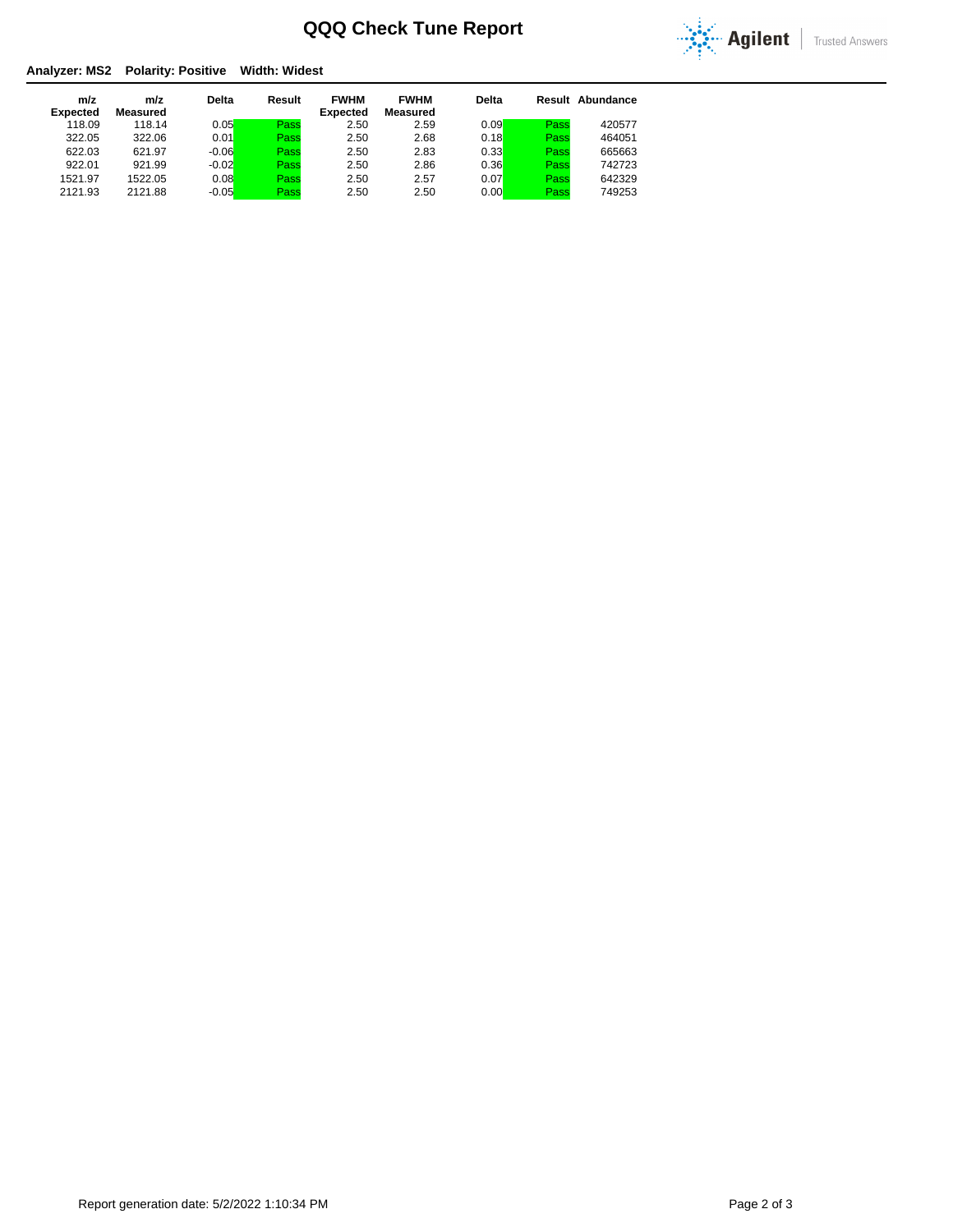

## **Negative Results**

**Analyzer: MS1 Polarity: Negative Width: Unit**

| m/z                       | m/z                       | Delta                     | Result               | <b>FWHM</b>     | <b>FWHM</b>      | Delta        |      | <b>Result Abundance</b> |  |
|---------------------------|---------------------------|---------------------------|----------------------|-----------------|------------------|--------------|------|-------------------------|--|
| <b>Expected</b><br>112.99 | <b>Measured</b><br>112.98 | $-0.01$                   | Pass                 | <b>Expected</b> | Measured<br>0.68 | $-0.02$      | Pass | 166672                  |  |
| 302.00                    | 301.99                    | $-0.01$                   | Pass                 | 0.70<br>0.70    | 0.71             | 0.01         | Pass | 114440                  |  |
| 601.98                    | 601.99                    | 0.01                      | Pass                 | 0.70            | 0.68             | $-0.02$      | Pass | 456244                  |  |
| 1033.99                   | 1034.01                   | 0.02                      | Pass                 | 0.70            | 0.69             | $-0.01$      | Pass | 288765                  |  |
| 1633.95                   | 1633.90                   | $-0.05$                   | Pass                 | 0.70            | 0.71             | 0.01         | Pass | 555917                  |  |
| 2233.91                   | 2233.90                   | $-0.01$                   | Pass                 | 0.70            | 0.72             | 0.02         | Pass | 403848                  |  |
| <b>Analyzer: MS2</b>      |                           | <b>Polarity: Negative</b> | <b>Width: Unit</b>   |                 |                  |              |      |                         |  |
|                           |                           |                           |                      |                 |                  |              |      |                         |  |
| m/z                       | m/z                       | Delta                     | Result               | <b>FWHM</b>     | <b>FWHM</b>      | <b>Delta</b> |      | <b>Result Abundance</b> |  |
| <b>Expected</b>           | <b>Measured</b>           |                           |                      | <b>Expected</b> | Measured         |              |      |                         |  |
| 112.99                    | 112.99                    | 0.00                      | Pass                 | 0.70            | 0.70             | 0.00         | Pass | 107862                  |  |
| 302.00                    | 301.99                    | $-0.01$                   | Pass                 | 0.70            | 0.70             | 0.00         | Pass | 93848                   |  |
| 601.98                    | 601.99                    | 0.01                      | Pass                 | 0.70            | 0.69             | $-0.01$      | Pass | 362279                  |  |
| 1033.99                   | 1033.99                   | 0.00                      | Pass                 | 0.70            | 0.67             | $-0.03$      | Pass | 251454                  |  |
| 1633.95                   | 1633.95                   | 0.00                      | Pass                 | 0.70            | 0.65             | $-0.05$      | Pass | 569819                  |  |
| 2233.91                   | 2233.89                   | $-0.02$                   | Pass                 | 0.70            | 0.68             | $-0.02$      | Pass | 259425                  |  |
| Analyzer: MS1             |                           | <b>Polarity: Negative</b> | Width: Wide          |                 |                  |              |      |                         |  |
| m/z                       | m/z                       | Delta                     | Result               | <b>FWHM</b>     | <b>FWHM</b>      | Delta        |      | <b>Result Abundance</b> |  |
| <b>Expected</b>           | <b>Measured</b>           |                           |                      | <b>Expected</b> | <b>Measured</b>  |              |      |                         |  |
| 112.99                    | 112.98                    | $-0.01$                   | Pass                 | 1.20            | 1.20             | 0.00         | Pass | 202164                  |  |
| 302.00                    | 302.01                    | 0.01                      | Pass                 | 1.20            | 1.44             | 0.24         | Pass | 166504                  |  |
| 601.98                    | 602.11                    | 0.13                      | Pass                 | 1.20            | 1.54             | 0.34         | Pass | 810832                  |  |
| 1033.99                   | 1034.02                   | 0.03                      | Pass                 | 1.20            | 1.63             | 0.43         | Pass | 643260                  |  |
| 1633.95                   | 1633.96                   | 0.01                      | Pass                 | 1.20            | 1.42             | 0.22         | Pass | 1686424                 |  |
| 2233.91                   | 2233.96                   | 0.05                      | Pass                 | 1.20            | 1.18             | $-0.02$      | Pass | 1245107                 |  |
| Analyzer: MS2             |                           | <b>Polarity: Negative</b> | Width: Wide          |                 |                  |              |      |                         |  |
|                           |                           |                           |                      |                 |                  |              |      |                         |  |
|                           |                           |                           |                      |                 |                  |              |      |                         |  |
| m/z                       | m/z                       | Delta                     | Result               | <b>FWHM</b>     | <b>FWHM</b>      | Delta        |      | <b>Result Abundance</b> |  |
| <b>Expected</b>           | <b>Measured</b>           |                           |                      | <b>Expected</b> | Measured         |              |      |                         |  |
| 112.99                    | 112.96                    | $-0.03$                   | Pass                 | 1.20            | 1.20             | 0.00         | Pass | 146587                  |  |
| 302.00                    | 301.97                    | $-0.03$                   | Pass                 | 1.20            | 1.39             | 0.19         | Pass | 145456                  |  |
| 601.98                    | 601.98                    | 0.00                      | Pass                 | 1.20            | 1.60             | 0.40         | Pass | 628367                  |  |
| 1033.99                   | 1033.99                   | 0.00                      | Pass                 | 1.20            | 1.60             | 0.40         | Pass | 664427                  |  |
| 1633.95                   | 1633.84                   | $-0.11$                   | Pass                 | 1.20            | 1.48             | 0.28         | Pass | 1978227                 |  |
| 2233.91                   | 2233.85                   | $-0.06$                   | Pass                 | 1.20            | 1.24             | 0.04         | Pass | 786069                  |  |
| <b>Analyzer: MS1</b>      |                           | <b>Polarity: Negative</b> | <b>Width: Widest</b> |                 |                  |              |      |                         |  |
| m/z                       | m/z                       | Delta                     | Result               | <b>FWHM</b>     | <b>FWHM</b>      | Delta        |      | <b>Result Abundance</b> |  |
| <b>Expected</b>           | <b>Measured</b>           |                           |                      | <b>Expected</b> | Measured         |              |      |                         |  |
| 112.99                    | 112.98                    | $-0.01$                   | Pass                 | 2.50            | 2.59             | 0.09         | Pass | 215830                  |  |
| 302.00                    | 302.13                    | 0.13                      | Pass                 | 2.50            | 2.75             | 0.25         | Pass | 198589                  |  |
| 601.98                    | 601.89                    | $-0.09$                   | Pass                 | 2.50            | 2.99             | 0.49         | Pass | 1039289                 |  |
| 1033.99                   | 1033.96                   | $-0.03$                   | Pass                 | 2.50            | 2.96             | 0.46         | Pass | 1171060                 |  |
| 1633.95                   | 1633.98                   | 0.03                      | Pass                 | 2.50            | 2.87             | 0.37         | Pass | 3637936                 |  |
| 2233.91                   | 2233.79                   | $-0.12$                   | Pass                 | 2.50            | 2.43             | $-0.07$      | Pass | 3988582                 |  |
| Analyzer: MS2             |                           | <b>Polarity: Negative</b> | <b>Width: Widest</b> |                 |                  |              |      |                         |  |
| m/z                       | m/z                       | Delta                     | Result               | <b>FWHM</b>     | <b>FWHM</b>      | Delta        |      | <b>Result Abundance</b> |  |
| <b>Expected</b>           | <b>Measured</b>           |                           |                      | <b>Expected</b> | Measured         |              |      |                         |  |
| 112.99                    | 112.95                    | $-0.04$                   | Pass                 | 2.50            | 2.57             | 0.07         | Pass | 217641                  |  |
| 302.00                    | 301.99                    | $-0.01$                   | Pass                 | 2.50            | 2.81             | 0.31         | Pass | 177551                  |  |
| 601.98                    | 602.11                    | 0.13                      | Pass                 | 2.50            | 2.92             | 0.42         | Pass | 903449                  |  |
| 1033.99                   | 1034.04                   | 0.05                      | Pass                 | 2.50            | 2.83             | 0.33         | Pass | 1079287                 |  |
| 1633.95                   | 1634.11                   | 0.16                      | Pass                 | 2.50            | 2.81             | 0.31         | Pass | 4199484                 |  |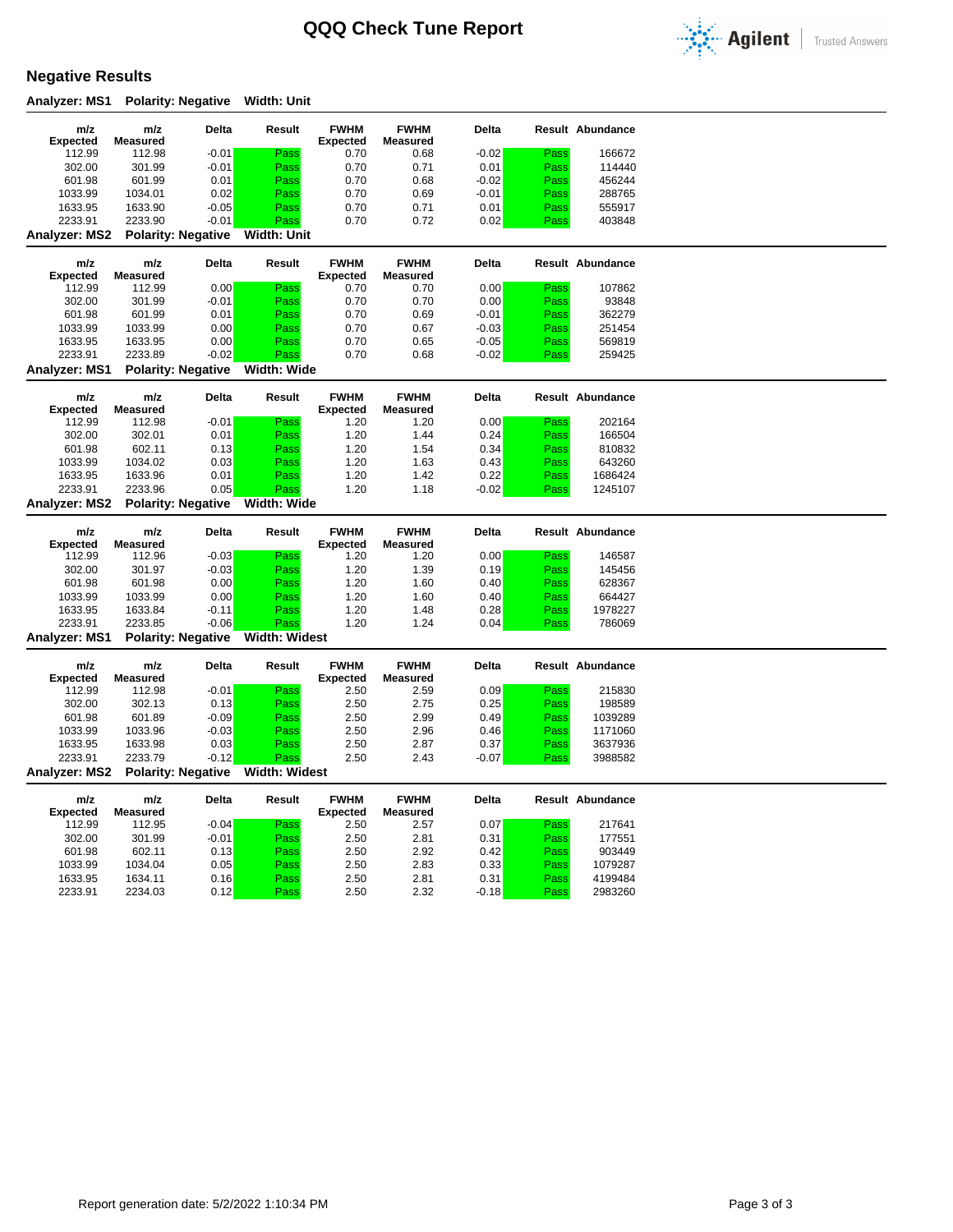

**Instrument Name** LCMS-1<br> **MS Model** G6470A **MS Model** G6470A<br> **MS Instrument Serial** GG1939G104 **MS Instrument Serial Serial SG1939G104**<br>**Software\_Firmware Version** 10.0.142, FW: A.00.08.100 **Software\_Firmware Version<br>Tune Date & Time Tune Date & Time** 05 May 2022 08:49:14<br> **Data Path** 05:MassHunter\Tune\C **Ion Source** AJS ESI<br> **Ionization Mode** AJS ESI **Ionization Mode Tuned Resolution All Constructs All Vacuum Pressure** 2015

D:\MassHunter\Tune\QQQ\G6470A\atunes.TUNE.XML<br>AJS ESI **Vacuum Pressure** 1.57E+0 [R] (Torr); 4.51E-5 [H] (Torr)

## **Source Parameters**

| <b>Parameter</b>        | <b>Positive</b> | <b>Negative</b> |
|-------------------------|-----------------|-----------------|
| Gas Temp (°C)           | 300             | 300             |
| Gas Flow (I/min)        | 8               | 8               |
| Nebulizer (psi)         | 15              | 15              |
| Capillary (V)           | 4000            | 4000            |
| Nozzle Voltage (V)      | 1500            | 1500            |
| Sheath Gas Temp (°C)    | 250             | 250             |
| Sheath Gas Flow (I/min) |                 |                 |

#### **Positive Results**

**Analyzer: MS1 Polarity: Positive Width: Unit**

| m/z<br><b>Expected</b> | m/z<br>Measured           | <b>Delta</b> | Result             | <b>FWHM</b><br><b>Expected</b> | <b>FWHM</b><br>Measured | <b>Delta</b> |      | Result Abundance |
|------------------------|---------------------------|--------------|--------------------|--------------------------------|-------------------------|--------------|------|------------------|
| 118.09                 | 118.09                    | 0.00         | Pass               | 0.70                           | 0.69                    | $-0.01$      | Pass | 430983           |
| 322.05                 | 322.07                    | 0.02         | Pass               | 0.70                           | 0.70                    | 0.00         | Pass | 237960           |
| 622.03                 | 622.06                    | 0.03         | Pass               | 0.70                           | 0.67                    | $-0.03$      | Pass | 274477           |
| 922.01                 | 922.01                    | 0.00         | Pass               | 0.70                           | 0.72                    | 0.02         | Pass | 230159           |
| 1521.97                | 1521.99                   | 0.02         | Pass               | 0.70                           | 0.69                    | $-0.01$      | Pass | 78711            |
| 2121.93                | 2121.99                   | 0.06         | Pass               | 0.70                           | 0.69                    | $-0.01$      | Pass | 58556            |
| Analyzer: MS2          | <b>Polarity: Positive</b> |              | <b>Width: Unit</b> |                                |                         |              |      |                  |

| m/z<br><b>Expected</b> | m/z<br>Measured | <b>Delta</b> | Result | <b>FWHM</b><br><b>Expected</b> | <b>FWHM</b><br>Measured | <b>Delta</b> |      | Result Abundance |
|------------------------|-----------------|--------------|--------|--------------------------------|-------------------------|--------------|------|------------------|
| 118.09                 | 118.10          | 0.01         | Pass   | 0.70                           | 0.68                    | $-0.02$      | Pass | 315140           |
| 322.05                 | 322.08          | 0.03         | Pass   | 0.70                           | 0.68                    | $-0.02$      | Pass | 240479           |
| 622.03                 | 622.02          | $-0.01$      | Pass   | 0.70                           | 0.68                    | $-0.02$      | Pass | 274583           |
| 922.01                 | 922.00          | $-0.01$      | Pass   | 0.70                           | 0.68                    | $-0.02$      | Pass | 213016           |
| 1521.97                | 1521.98         | 0.01         | Pass   | 0.70                           | 0.68                    | $-0.02$      | Pass | 116475           |
| 2121.93                | 2121.93         | 0.00         | Pass   | 0.70                           | 0.67                    | $-0.03$      | Pass | 112038           |
|                        |                 |              |        |                                |                         |              |      |                  |

**Analyzer: MS1 Polarity: Positive Width: Wide**

| m/z<br><b>Expected</b> | m/z<br>Measured           | Delta | Result      | <b>FWHM</b><br><b>Expected</b> | <b>FWHM</b><br>Measured | <b>Delta</b> |      | Result Abundance |
|------------------------|---------------------------|-------|-------------|--------------------------------|-------------------------|--------------|------|------------------|
| 118.09                 | 118.11                    | 0.02  | Pass        | 1.20                           | 1.19                    | $-0.01$      | Pass | 488412           |
| 322.05                 | 322.07                    | 0.02  | Pass        | 1.20                           | 1.45                    | 0.25         | Pass | 333162           |
| 622.03                 | 622.05                    | 0.02  | Pass        | 1.20                           | .57                     | 0.37         | Pass | 441662           |
| 922.01                 | 922.04                    | 0.03  | Pass        | 1.20                           | 1.54                    | 0.34         | Pass | 455646           |
| 1521.97                | 1522.01                   | 0.04  | Pass        | 1.20                           | 1.46                    | 0.26         | Pass | 192563           |
| 2121.93                | 2121.95                   | 0.02  | Pass        | 1.20                           | 1.16                    | $-0.04$      | Pass | 166929           |
| <b>Analyzer: MS2</b>   | <b>Polarity: Positive</b> |       | Width: Wide |                                |                         |              |      |                  |

**m/z Expected m/z Measured Delta Result FWHM Expected FWHM Measured Delta Result Abundance** 118.09 118.07 -0.02 Pass 1.20 1.21 0.01 Pass 384627 322.05 322.11 0.06<mark> Pass</mark> 1.20 1.38 0.18<mark> Pass</mark> 381255 622.03 622.02 -0.01 Pass 1.20 1.54 0.34 Pass 469269 922.01 922.02 0.01<mark> Pass</mark> 1.20 1.51 0.31<mark> Pass</mark> 447253 1521.97 1521.97 0.00 Pass 1.20 1.44 0.24 Pass 277281 2121.93 2122.00 0.07<mark> Pass</mark> 1.20 1.25 0.05<mark> Pass</mark> 223978 **Analyzer: MS1 Polarity: Positive Width: Widest**

| m/z<br><b>Expected</b> | m/z<br>Measured | <b>Delta</b> | Result | <b>FWHM</b><br><b>Expected</b> | <b>FWHM</b><br>Measured | <b>Delta</b> |      | Result Abundance |
|------------------------|-----------------|--------------|--------|--------------------------------|-------------------------|--------------|------|------------------|
| 118.09                 | 118.07          | $-0.02$      | Pass   | 2.50                           | 2.44                    | $-0.06$      | Pass | 576912           |
| 322.05                 | 321.91          | $-0.14$      | Pass   | 2.50                           | 2.68                    | 0.18         | Pass | 427024           |
| 622.03                 | 622.04          | 0.01         | Pass   | 2.50                           | 2.83                    | 0.33         | Pass | 563015           |
| 922.01                 | 922.12          | 0.11         | Pass   | 2.50                           | 2.73                    | 0.23         | Pass | 637968           |
| 1521.97                | 1521.85         | $-0.12$      | Pass   | 2.50                           | 2.52                    | 0.02         | Pass | 344318           |
| 2121.93                | 2121.82         | $-0.11$      | Pass   | 2.50                           | 2.35                    | $-0.15$      | Pass | 327863           |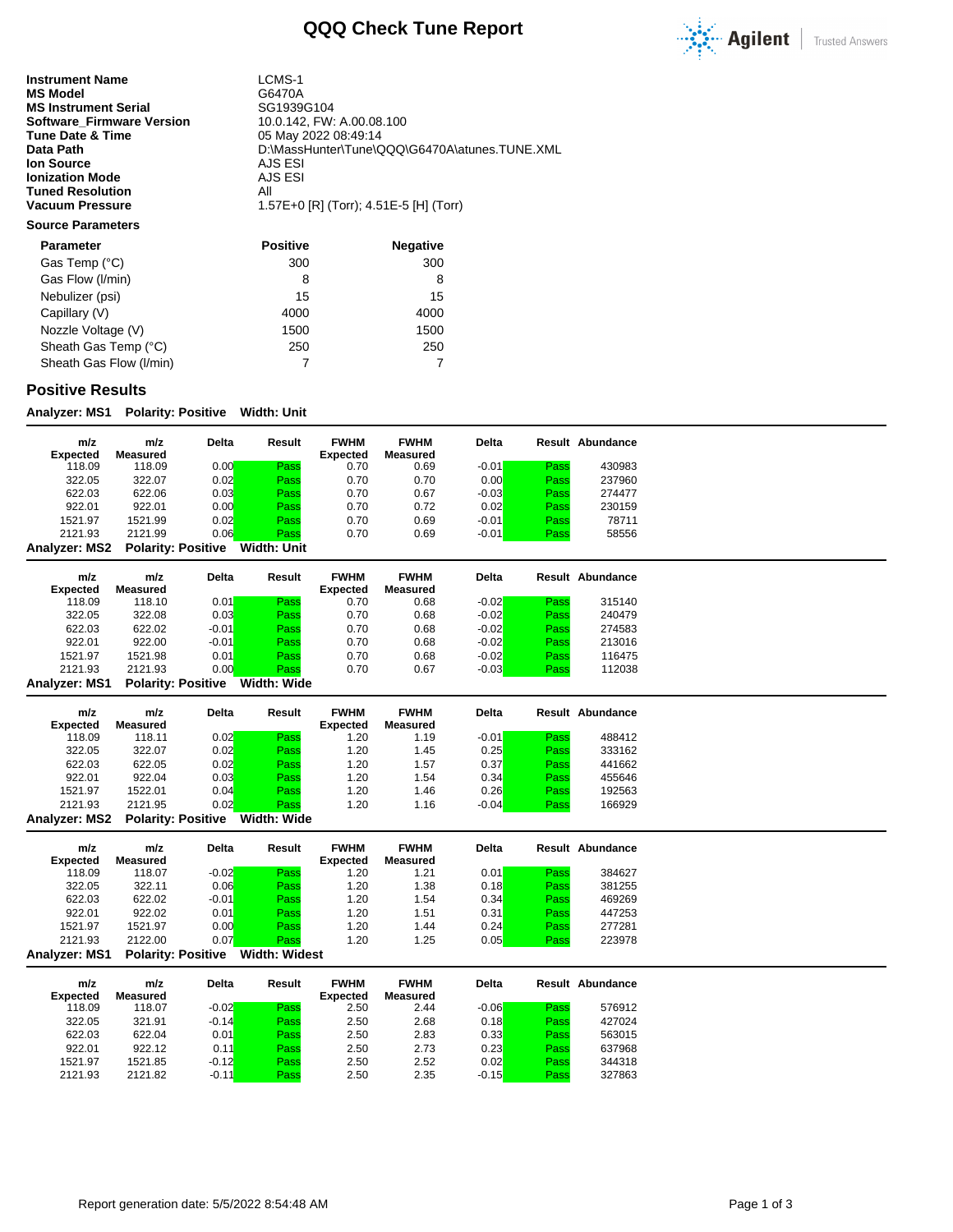

### **Analyzer: MS2 Polarity: Positive Width: Widest**

| m/z<br><b>Expected</b> | m/z<br>Measured | <b>Delta</b> | Result | <b>FWHM</b><br><b>Expected</b> | <b>FWHM</b><br>Measured | <b>Delta</b> |      | <b>Result Abundance</b> |
|------------------------|-----------------|--------------|--------|--------------------------------|-------------------------|--------------|------|-------------------------|
| 118.09                 | 118.08          | $-0.01$      | Pass   | 2.50                           | 2.49                    | $-0.01$      | Pass | 534099                  |
| 322.05                 | 322.06          | 0.01         | Pass   | 2.50                           | 2.70                    | 0.20         | Pass | 491412                  |
| 622.03                 | 622.00          | $-0.03$      | Pass   | 2.50                           | 2.82                    | 0.32         | Pass | 657210                  |
| 922.01                 | 922.02          | 0.01         | Pass   | 2.50                           | 2.73                    | 0.23         | Pass | 722876                  |
| 1521.97                | 1521.97         | 0.00         | Pass   | 2.50                           | 2.73                    | 0.23         | Pass | 501438                  |
| 2121.93                | 2121.90         | $-0.03$      | Pass   | 2.50                           | 2.47                    | $-0.03$      | Pass | 582191                  |
|                        |                 |              |        |                                |                         |              |      |                         |